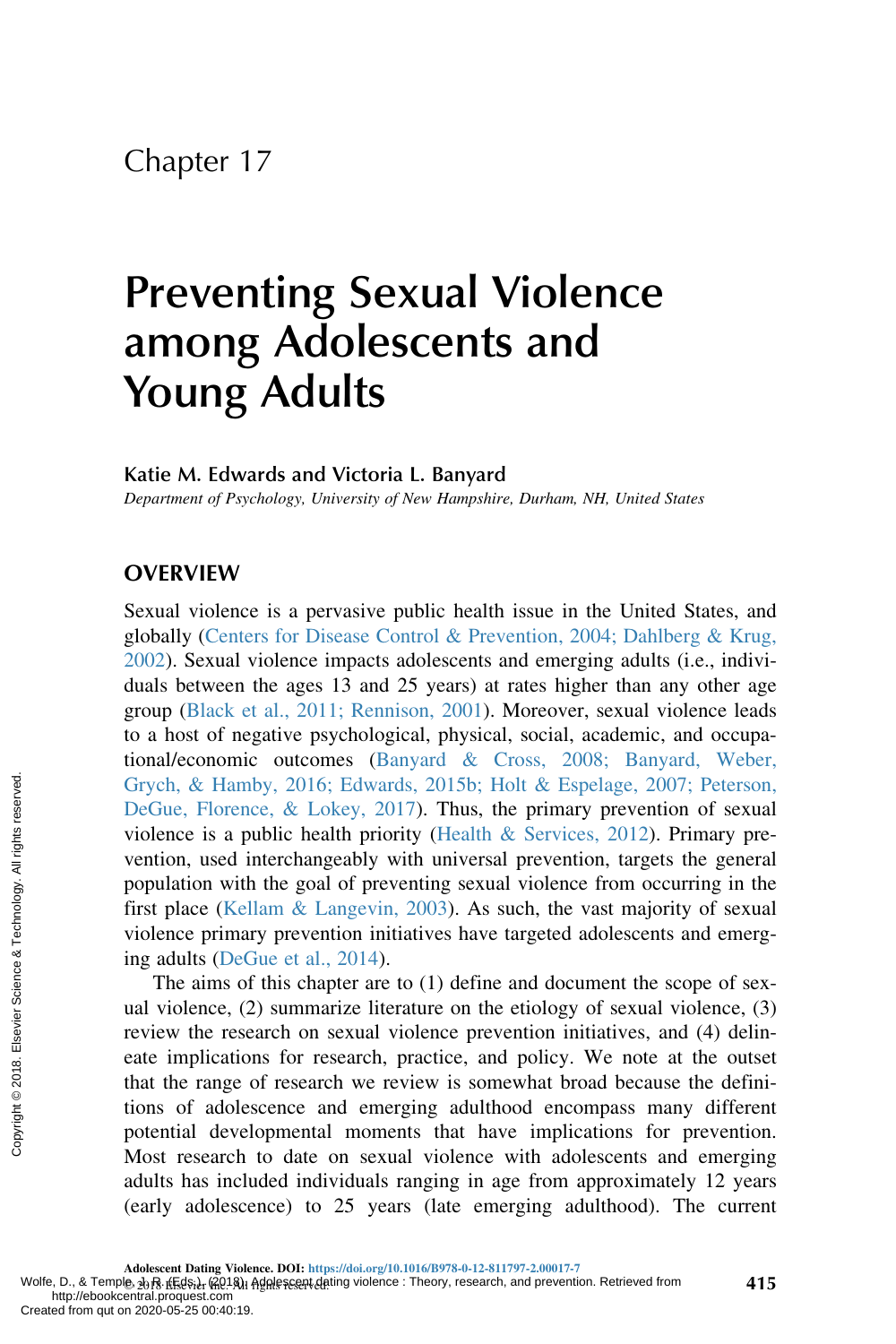chapter will summarize etiological research that identifies the foundation of prevention work, and promising or effective prevention methods that target these different groups of etiological or contextual factors. We will then make the case that a more comprehensive and synthesized set of strategies are needed that weave together efforts across pieces of the social-ecological model (Banyard, 2013) and that focus on many different prevention entry points or target audiences. We conclude with the argument that a focus on actionist intervention training (used interchangeably with bystander-focused training), along with programming that reduces risk and increases protective factors for sexual violence victimization and perpetration, is one possible theme that can integrate these prevention pieces.

### DEFINITION AND EPIDEMIOLOGY

Sexual violence is defined as "a sexual act committed against someone without that person's freely giving consent" (Basile, Smith, Breiding, Black, & Mahendra, 2014). Sexual violence exists on a continuum, ranging from unwanted sexual contact (e.g., unwanted fondling of breasts) to attempted or completed rape. Research suggests that 1 in 5 women and close to 1 in 59 men will experience an attempted or completed rape during their lifetime (Black et al., 2011). Moreover, 27.3% of women and 10.8% of men report experiencing unwanted sexual contact in their lifetime (Black et al., 2011). Adolescence and emerging adulthood is marked by disproportionately high rates of sexual violence victimization experiences, with 79.6% of female rape victims reporting their first rape before the age of 25 years (Black et al., 2011). When sexual violence is broadly defined by all acts ranging from unwanted sexual contact to completed rape, 51% of high school girls and 26% of high school boys report being sexually assaulted by a peer during their lifetime (Young, Grey, & Boyd, 2009). Looking specifically at high school students who dated during the past year, 10.6% were victims of sexual dating violence just in the past year; rates of sexual dating violence were higher for female students (15.6%) than male students (5.4%) (Kann et al., 2014). Researchers have also documented that sexual violence occurs at concerning rates among emerging adults as well, including college students. For example, the Association of American Universities conducted a survey of 150,072 college students at 27 institutions of higher education; results documented that 23.1% of undergraduate women had experienced sexual violence during college (Cantor et al., 2015). Violence is broad<br>to completed ra<br>teport being sex<br> $\&$  Boyd, 2009).<br>the past year; ates of sex<br>than male stud<br>documented that<br>documented that<br>adults as well, i<br>American Univer Science Science Science Science Science Scie

### SEXUAL VIOLENCE: THEORY, CAUSES, AND PREVENTION

The prevention of sexual violence has historically focused on three different entry points for prevention messaging and skill building: potential perpetrators, potential victims, and potential bystanders (who we call actionists).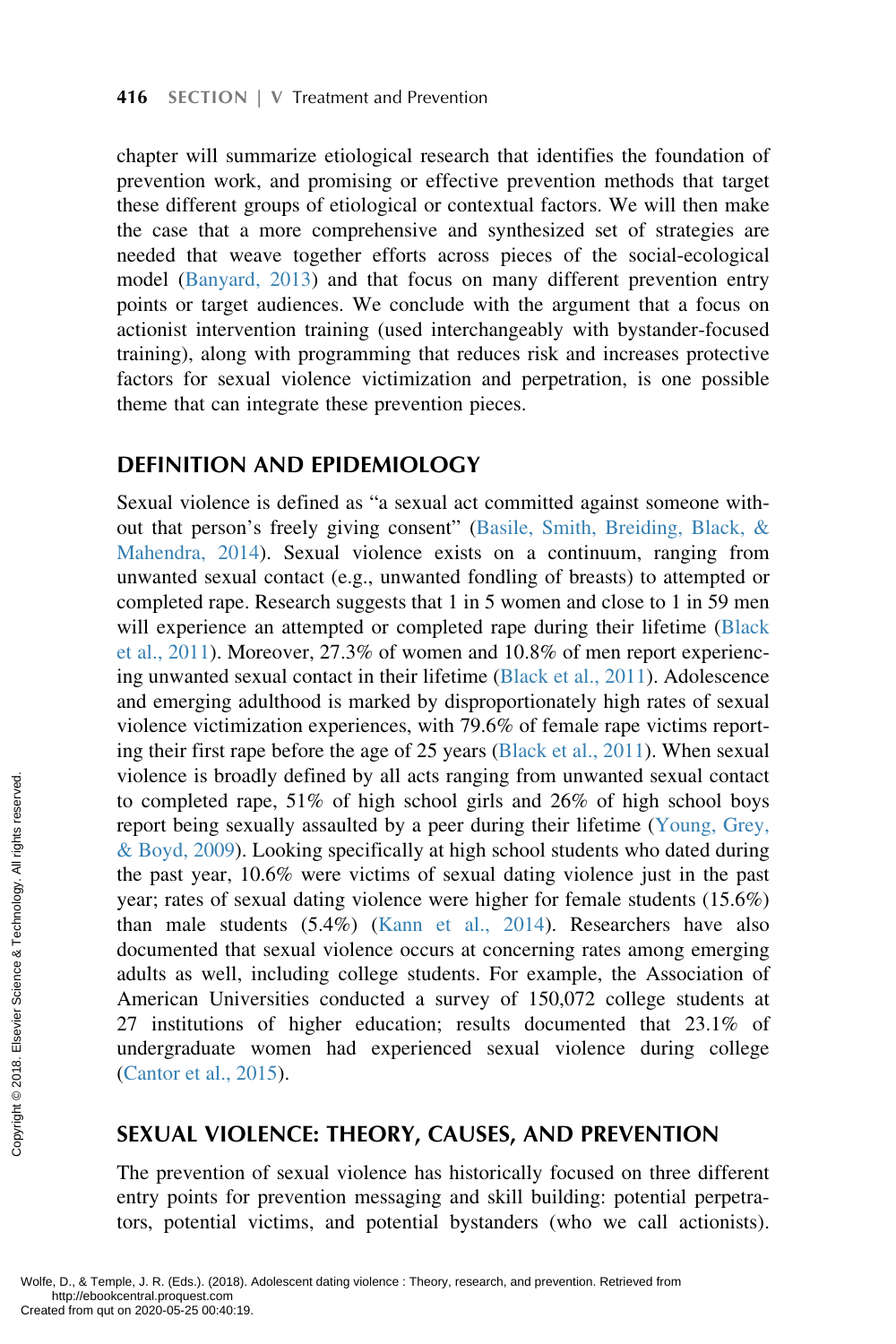Each of them has strengths and limits as a focus of prevention work. Thus, an understanding of risk and protective factors for sexual violence perpetration and victimization and factors that facilitate or hinder positive action in sexual violence situations is critical in order to develop sexual violence prevention efforts. These factors illuminate key attitudes and behaviors that are both distal and proximal to the occurrence of an assault and that, if changed, might keep the incident from happening.

At the outset we note that most sexual violence prevention initiatives target individual and relational level risk factors as opposed to community and social factors. We have tried to include relevant research from these other layers when possible. Furthermore, most sexual violence prevention has been school-based, that is, delivered as part of a curriculum in middle school, high school, and/or college, and this is reflected in the review below. Finally, although a number of curriculum-based sexual violence prevention initiatives have been developed, only a few have been rigorously evaluated (i.e., experimental or quasi experimental methods) and even fewer have demonstrated promising changes in sexual violence behaviors. To date, approximately 150 articles have been published that report on the outcomes of sexual violence prevention initiatives. A review of all of these articles is beyond the scope of one book chapter, thus we focus most specifically on programs that have shown some impact on behavior and used more rigorous evaluation designs. We begin with a brief summary of factors that correlate with and/or predict being a sexual violence perpetration risk, sexual violence victimization risk, and positive actionists in sexual violence situations. We then discuss how this research has been leveraged in prevention initiatives that target potential perpetrators, potential victims, and potential actionists, with a specific emphasis on prevention initiatives that have demonstrated reductions in rates of sexual violence.

# Sexual Violence Perpetration

# **Overview**

Responsibility for sexual violence rests first and foremost with perpetrators, who choose to use force and coercion to engage in sexual behavior without the consent of the other person. Fundamental prevention of sexual violence involves keeping perpetrators from acting, and this is one of the most important strengths of focusing prevention work on this entry point. As a result, a number of theories of sexual violence perpetration have been proposed and researched, though theory has been developed more with adult samples than with adolescents and work remains to be done to examine whether theoretical models equally apply across age groups and developmental moments (Abbey, McAuslan, Zawacki, Clinton, & Buck, 2001; Dardis, Dixon, Edwards, & Turchik, 2014; Tharp et al., 2013). Example of the Created from qut on 2020-05-25 00:40:19.<br>
Worke, D., & Temple, J. R. (Eds.). (2018).<br>
Created from qut on 2020-05-25 00:40:19.<br>
Created from qut on 2020-05-25 00:40:19.<br>
Created from qut on 2020-05-25 00:40: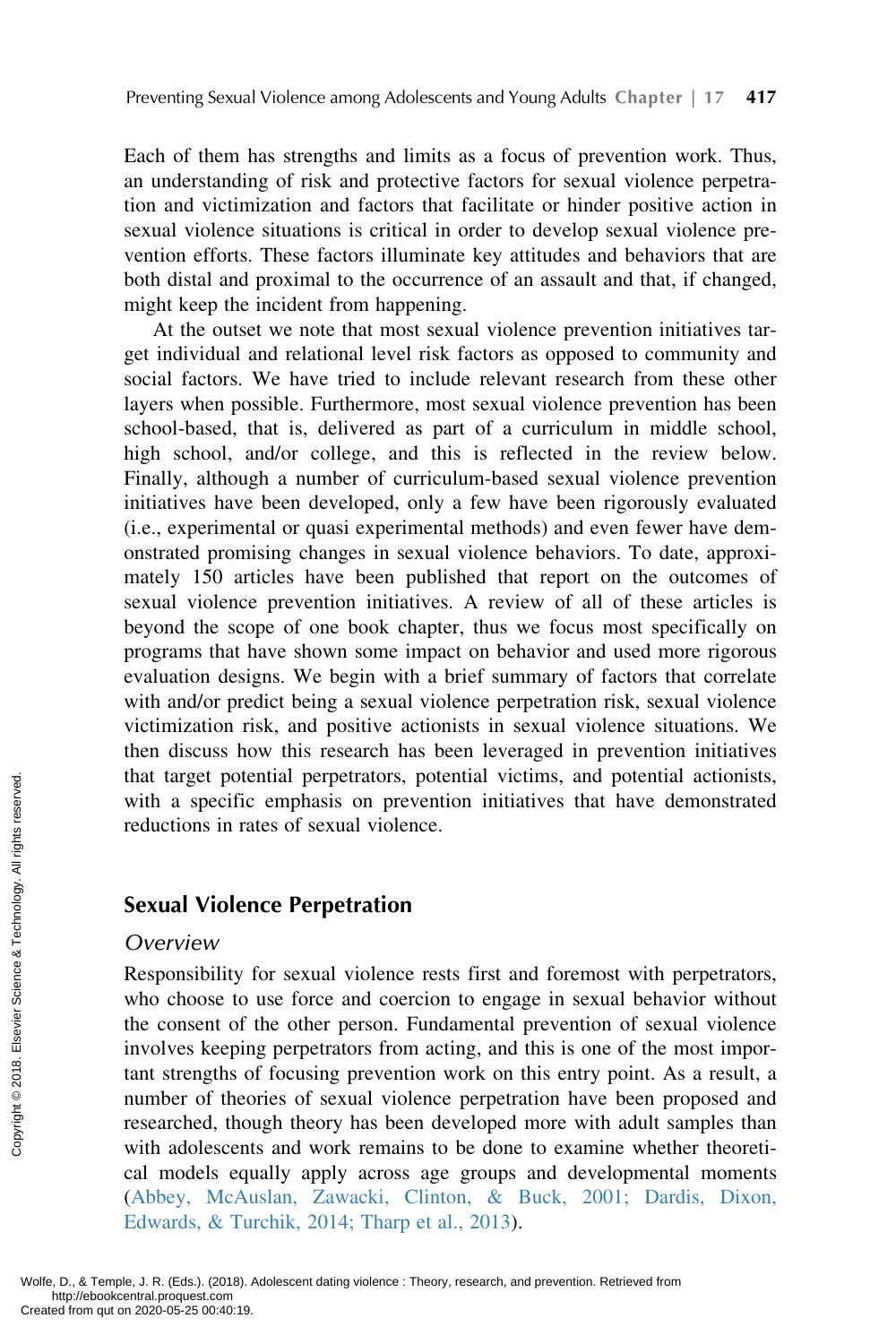A widely used theory to explain sexual violence perpetration is the confluence model (Malamuth, 1986; Malamuth, Heavey, & Linz, 1993; Malamuth, Linz, Heavey, Barnes, & Acker, 1995; Malamuth, Sockloskie, Koss, & Tanaka, 1991). Grounded in interdisciplinary theories (e.g., feminist theory, evolutionary theory), the confluence model asserts that there are two primary pathways to sexual violence perpetration: (1) Adolescent delinquency and impersonal sex (that result from early risk factors such as child abuse) and (2) attitudes accepting of hostile masculinity and aggression. This and other theories posit that it is a combination of more distal, early life experiences (especially victimization and trauma) and the formation of several different types of attitudes that increase sexual violence perpetration propensity. Indeed, one of the challenges of focusing on perpetrators as the target audience for prevention is the number of potential risk factors to be addressed, which often conflicts with the limited resources for prevention work that restrict the scope of content that can be built into the program.

#### Correlates and Theories

Research has identified a number of individual, relational, cultural, and societal factors that increase or decrease risk for sexual violence perpetration; this has led to the popularity of the social—ecological model for organizing our understanding of both etiology and prevention of this problem (Tharp et al., 2013). Individual factors that increase risk for sexual violence perpetration include alcohol and drug use, delinquency, early sexual initiation, attitudes accepting of violence, general aggressive tendencies, coercive sexual fantasies, preference for impersonal sex, sexual risk taking, exposure to and preference for sexually explicit media, hostility towards women, hyper masculinity, adherence to traditional gender roles, and a history of sexual victimization and/or perpetration (Tharp et al., 2013). Relationship factors related to sexual violence perpetration include a violent and/or emotionally unsupportive family environment, history of childhood abuse, poor parent-child relationships, and associations with peers who are aggressive, hyper masculine, and/or delinquent (Tharp et al., 2013). Community factors related to sexual violence perpetration include social processes (community ties) and community "accountability cues," which (McMahon, 2015) describes as policies or well publicized sanctions that are indicators to community members that violence is taken seriously and met with clear negative consequences. For example, variables related to sexual violence perpetration include poverty, lack of employment opportunities, weak community sanctions against sexual violence perpetrators, and general community tolerance of sexual violence (Tharp et al., 2013), and also variables such as the availability of alcohol and the use of sexualized and sexist images in conjunction with alcohol sales (Lippy & DeGue, 2014). Finally, societal factors related to sexual violence perpetration include high rates of other forms of violence, weak laws and policies regarding sexual violence and gender equality, and From the state of childhood abused from the control of childhood abused of childhood abused of childhood abused of childhood abused on the all rights control (McMahon, 2011) indicators to complete the science of sexual vi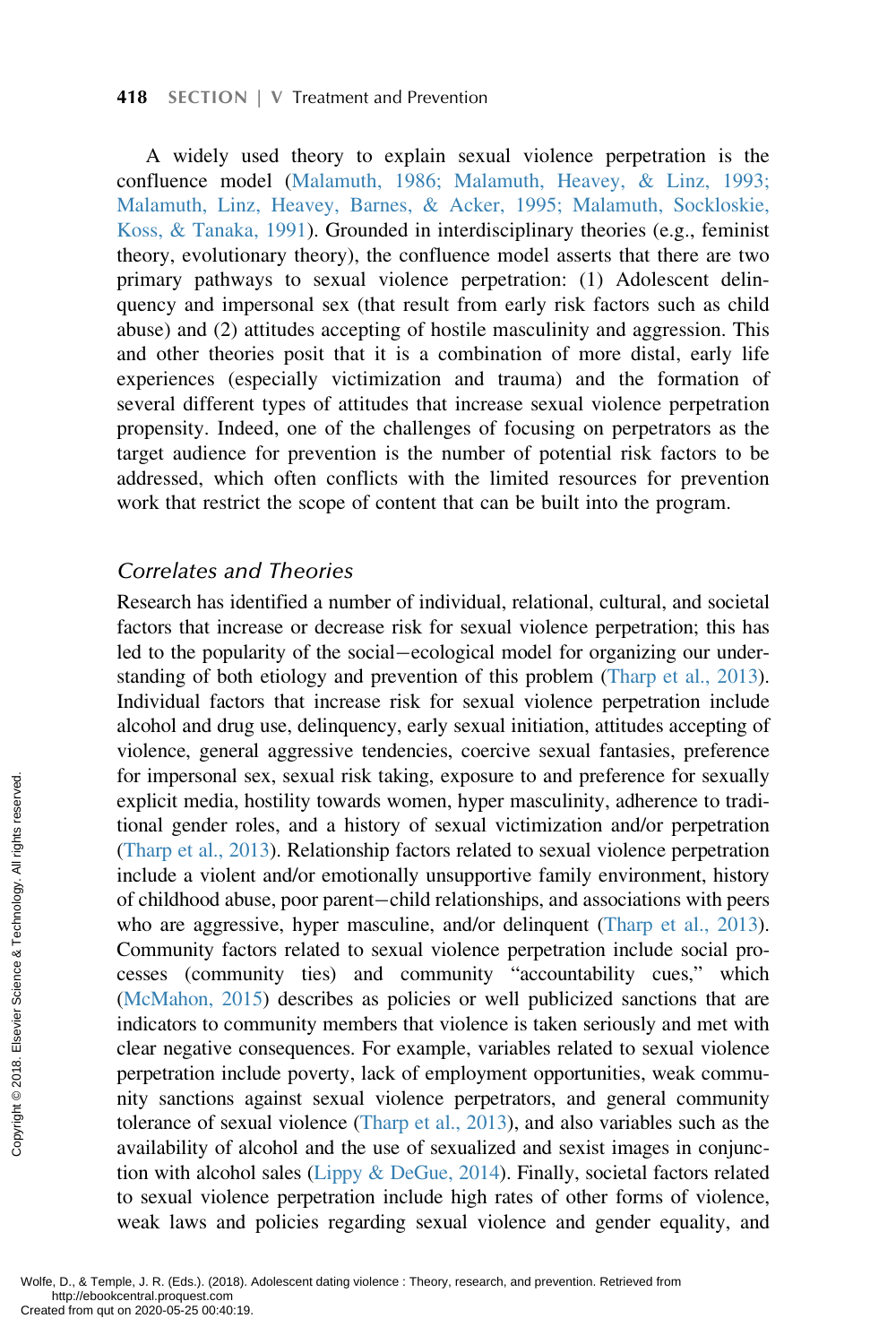societal norms that support sexual violence, male superiority and entitlement, and women as inferior to men (Tharp et al., 2013).

One limitation of this research is that studies of adolescent and adult sexual violence perpetration have been relatively siloed. We have a number of studies of risk factors for sexual violence perpetration for teens and studies of risk factors for sexual violence perpetration among adult samples. Little has been done, however, to examine how these risk factors may shift and change their influence over time. For example, Reyes and colleagues followed students in  $8th-12th$  grades to examine whether the impact of alcohol use was a risk factor for persistent teen dating violence; the researchers found that the association between heavy alcohol use and sexual violence perpetration was less strong among older students compared to younger students (Reyes, Foshee, Bauer, & Ennett, 2012). This is consistent with the recent work by Swartout and colleagues who documented that there were different trajectories of perpetration for subgroups of young men in college who had a history of sexual violence perpetration, with some escalating and some diminishing over time (Swartout, Brennan, & White, 2015). These findings remind us that adolescent sexual violence prevention must use a developmental lens, and different risk factors may need to be the focus of prevention attention at different ages, given that adolescence itself represents a broad array of ages and developmental moments.

#### Prevention

The earliest prevention work had its foundations in trying to change the attitudes of men and boys who might be at risk for perpetration of sexual violence. Programming that targets increasing knowledge and shifting attitudes has been around for decades, but meta analyses suggest these types of programs do not lead to reductions in sexual violence (Anderson & Whiston, 2005) or may have some negative effects (Darnell & Cook, 2009). DeGue and colleagues conducted a comprehensive review of the research literature and concluded that only three prevention initiatives had unequivocally led to reductions in sexual violence (DeGue et al., 2014). These initiatives include Safe Dates, Shifting Boundaries, and the Violence Against Women Act. Safe Dates and Shifting Boundaries specifically target adolescents and are discussed in more detail. From the control of the central<br>
From the control of the central<br>
Second from the control of the central<br>
Second from the central<br>
Second from the central<br>
Second from the central<br>
Nolfe, D., & Temple, J. R. (Eds.). (2018

Safe Dates is a school-based program for middle and high school students (Foshee & Langwick, 2010). Safe Dates includes a number of components including classroom-based instruction on healthy relationships, effective and respectful communication, warning signs related to dating and sexual violence, activities to shift traditional notions of gender roles, and how to get help for issues related to dating and sexual violence (Foshee & Langwick, 2010). Thus, at the core, this program targets some of the central risk factors for perpetration documented in the literature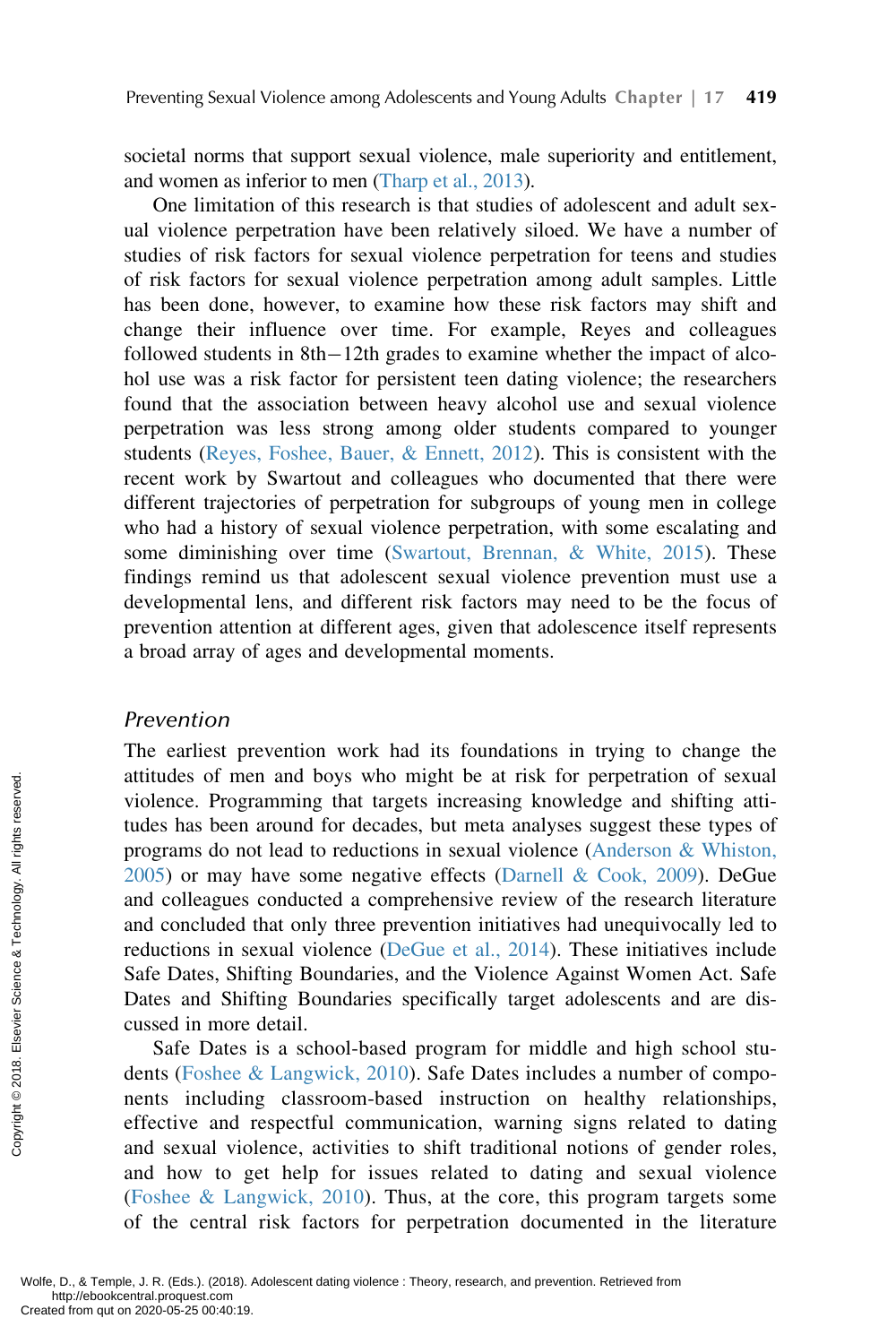(Foshee & Langwick, 2010). Different iterations of Safe Dates also can include booster doses through newsletters home to students' families, student engagement in designing and performing skits at school, and holding community training forums to increase community capacity for responding to dating violence including sexual violence (Foshee & Langwick, 2010). Research on this program have shown that it decreases sexual violence and dating violence perpetration among adolescents (Foshee et al., 1996, 1998, 2000, 2004, 2005). Mediators of behavioral outcomes include changes in dating violence norms, gender role norms, and awareness of community services. Moreover, findings suggested that Safe Dates worked equally as well for boys and girls and for all races/ethnicities (Foshee et al., 1996, 1998, 2000, 2004, 2005).

The Shifting Boundaries program was evaluated in middle schools; results suggested that classroom-based educational sessions on healthy relationships and understanding violence was not effective in decreasing sexual violence perpetration. However, school-wide prevention strategies including identifying particularly at risk locations and diverting more adult monitoring to those locations, improving violence response policies as strong cues for accountability, and school wide social marketing materials about sexual violence and harassment did result in reductions of sexual violence perpetration (Taylor, Stein, Mumford, & Woods, 2013).

More recently, programs with adolescents and late adolescents/early adults (in college samples) have sought to expand the range of risk factors that are the focus of prevention work beyond attitudes specific to sexual violence and relationship behaviors to other proximal variables identified in perpetration research. For example, work conducted in both United States and international contexts has focused on improving social norms related to gender and masculinity to promote more gender equitable norms and attitudes (Jewkes, Flood, & Lang, 2015; Katz, Heisterkamp, & Fleming, 2011). Other prevention efforts, evaluated primarily with college men, have worked to change misperceptions men have of how much their peers support sexual violence prevention and how much their peers frown upon the use of coercion in relationships (Fabiano, Perkins, Berkowitz, Linkenbach, & Stark, 2003; Gidycz, Orchowski, & Berkowitz, 2011).

Also at the relational level of the social-ecological model are efforts to implement prevention through key adult relationships in the lives of youth and emerging adults such as coaches (Kroshus, Paskus, & Bell, 2015). The most well known of these efforts is Coaching Boys to Men, a program that trains high school coaches to teach their athletes about dating violence and sexual violence prevention and respect in relationships. Coaching Boys to Men increased positive actionist behavior (see below, for a fuller discussion of this form of prevention) and changed some risky attitudes (Miller et al., 2012, 2013). Moreover, Coaching Boys to Men reduced some forms of Exerces international condensation<br>
der and masculi<br>
(Jewkes, Flood,<br>
prevention effor<br>
change misperce<br>
violence prevention<br>
cion in relation<br>
2003; Gidycz, C<br>
Also at the r<br>
implement prev<br>
and emerging a<br>
most well kno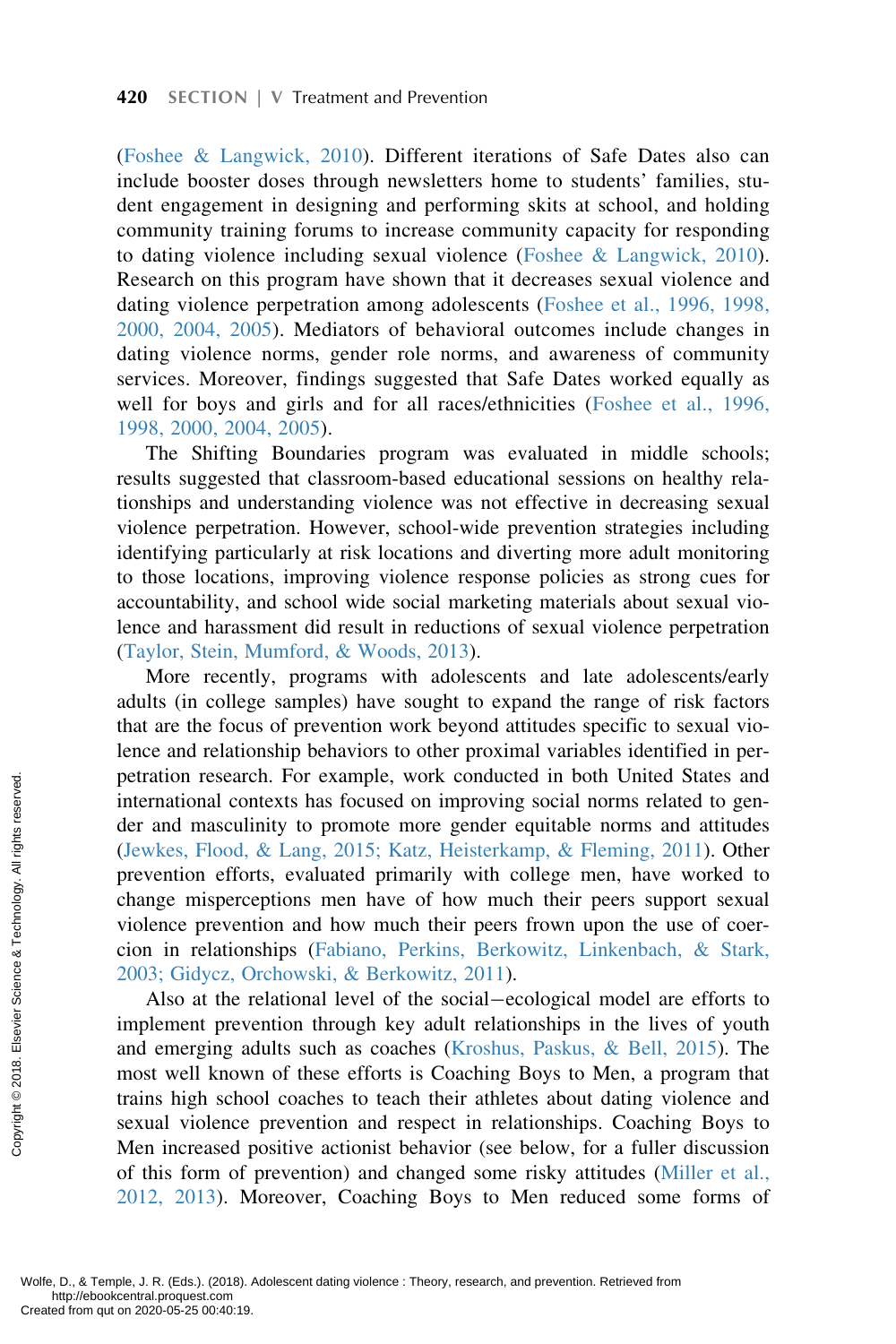dating violence perpetration, but sexual violence perpetration was not measured, specifically (Miller et al., 2012, 2013).

Other prevention efforts have had more success by focusing on the broader context in which perpetrators may try to act to prevent these behaviors. For example, studies of college campuses found that reductions in the availability of alcohol were associated with declines in sexual violence (Lippy & DeGue, 2014). These lines of inquiry are promising, but more research is needed. Reviews like those by DeGue and Lundgren point out that few evaluation studies measure perpetration as a behavioral outcome. Most studies are done in well resourced, developed countries, and few use strategies that address many different risk factors for perpetration across parts of the ecological model simultaneously.

# Sexual Violence Victimization

#### **Overview**

A second point of entry, or target audience for prevention work, focuses on potential victims. This was also a foundational approach to rape prevention. A challenge of this focus is that perpetrators are solely responsible for sexual violence, and both researchers and practitioners have raised legitimate concerns about how a focus on victims in education and skill building efforts has a strong potential to blame victims for assaults. In the past two decades, however, important advances have been made in this work, framing these strategies as an important and potentially empowering corollary to primary prevention methods to reduce perpetrator behavior. Primarily, this work has been done with late adolescents and emerging adults in college but internationally some programs are showing very positive results with high school girls. A strength of this approach is that it does give girls, who are disproportionately the victims of sexual violence, tools that they can use to try to resist an assault if they become an unwitting target of a perpetrator, to feel like they can try to take action, while also providing very clear training in messages that sexual violence is never the fault of the victim. Thus, the strategies try to empower women and girls through risk reduction strategies and work to inoculate women and girls against social norms that lead to high levels of self blame among victims if they do, through no fault of their own, encounter a perpetrator and are assaulted. From a 2020-05-25 00:40:19.<br>
From a 2020-05-25 00:40:10<br>
Worke, D., & Temple, J. R. (Eds.). (2018).<br>
Created from qut on 2020-05-25 00:40:19.<br>
Created from qut on 2020-05-25 00:40:19.<br>
Created from qut on 2020-05-25 00:40

# Correlates and Theories

Several theories have been used to organize risk and protective factors for sexual victimization. For example, emotion regulation theories suggest that dysregulated emotional states (e.g., alexithymia) increase risk for sexual violence victimization. Factors that mediate this relationship are deficits in risk recognition and lack of effective responses to risk (e.g., not exiting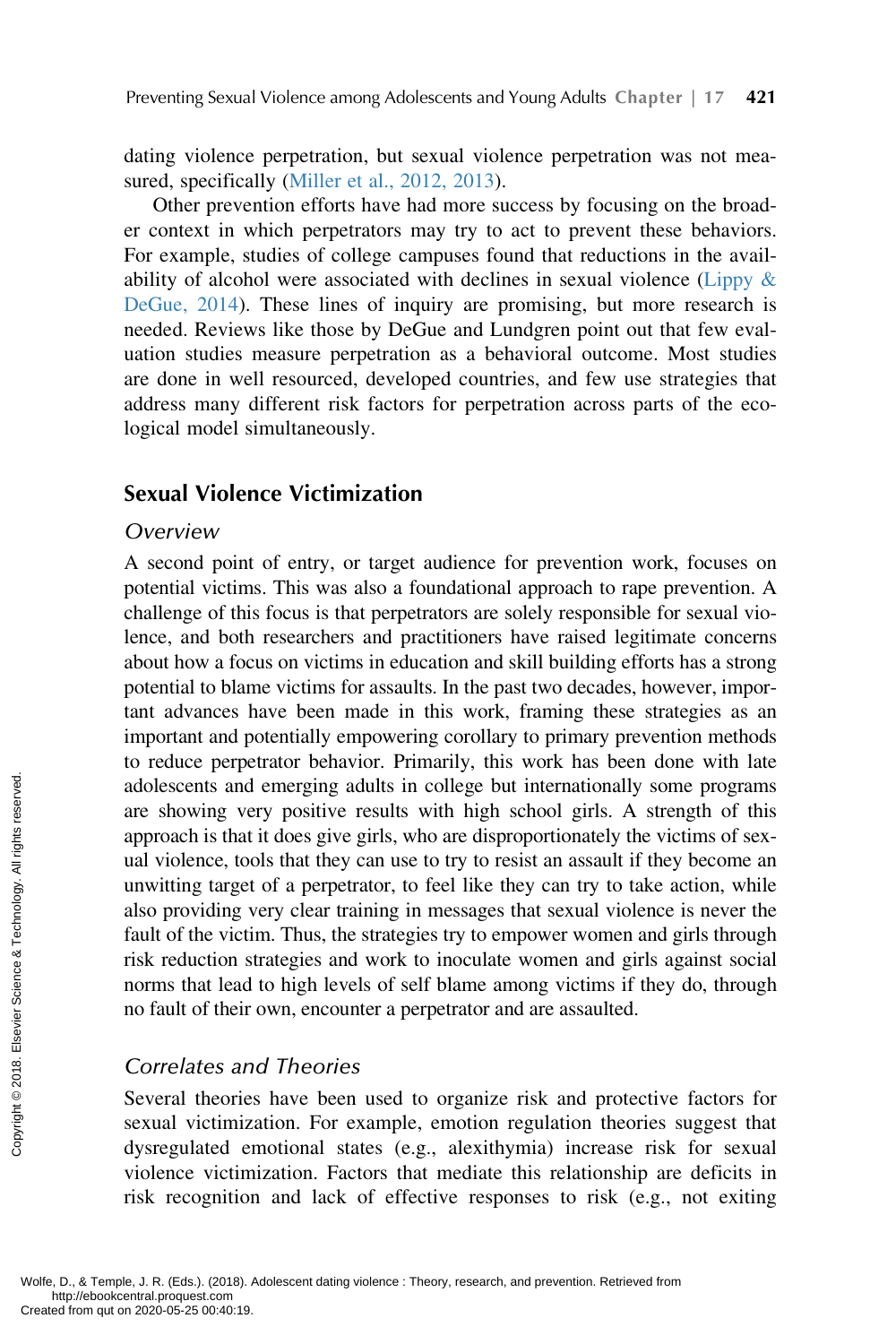a dangerous situation); Cloitre & Rosenberg, 2006; Walsh, DiLillo, & Messman Moore, 2012). Cognitive ecological theory asserts that women's response to sexual violence situations is impacted by cognitive processing of environmental cues (i.e., primary and secondary appraisals) (Nurius, 2000; Nurius & Norris, 1996). Primary appraisals involve identification (or lack thereof) that a situation is dangerous (Nurius  $&$  Norris, 1996). For a number of reasons (e.g., alcohol), risk cues may be ignored. Secondary appraisals include the process of weighing the cost and benefits of responding to a perceived threat. Individuals may not react assertively (scream for help physically push the perpetrator away) because they perceive that the social consequences (e.g., social rejection) outweigh the benefits to responding (Nurius & Norris, 1996). Consistent with these theories, research suggests that certain, modifiable risk factors place women at increased risk for experiencing a sexual violence, specifically (1) deficits in recognizing risk in potential perpetrators and situations in which sexual violence is likely to occur, (2) difficulties in responding assertively to unwanted sexual advances from men, and (3) lack of engagement in self protective behaviors (Gidycz, McNamara, & Edwards, 2006; Gidycz, Van Wynsberghe, & Edwards, 2008). Thus, enhancing protective factors to decrease victimization risk includes heightening perceptions of risk to help women and girls get out of escalating situations, teach tools and skills for exiting risky situations safely as much as possible, and teaching strong messages that work against victim blame if an assault occurs.

## Risk Reduction Programming

Several researchers have documented the effectiveness of empowerment and feminist-based rape resistance programs among emerging adults in college. Charlene Senn and her colleagues evaluated a 12-hour program entitled Enhanced Assess, Acknowledge, Act (EAAA). EAAA includes ample opportunity for verbal and physical resistance training and practice, while underscoring that blame for sexual violence lies solely with the perpetrator. Results from a rigorous evaluation of EAAA suggested that this program reduced sexual violence by about 50% (completed rape) to 66% (attempted rape). Other researchers have documented similar promising findings, specifically that feminist self defense training reduces rates of sexual violence, although some research suggests that that this type of programming is more effective for women without histories of sexual victimization than women with histories of sexual victimization (Gidycz et al., 2001, 2015; Gidycz, Rich, Orchowski, King, & Miller, 2006; Hollander, 2014, 2015; Marx, Calhoun, Wilson, & Meyerson, 2001; Orchowski, Gidycz, & Raffle, 2008). Exercise Several research<br>
Several research<br>
college. Charles<br>
entitled *Enhanc*<br>
ample opportun<br>
while underscon-<br>
perpetrator. Res<br>
this program re<br>
66% (attempted<br>
ing findings, sp<br>
programming is<br>
timization than<br>
et

Internationally, a few studies are among the only research to examine risk reduction and rape resistance education as a prevention tool for high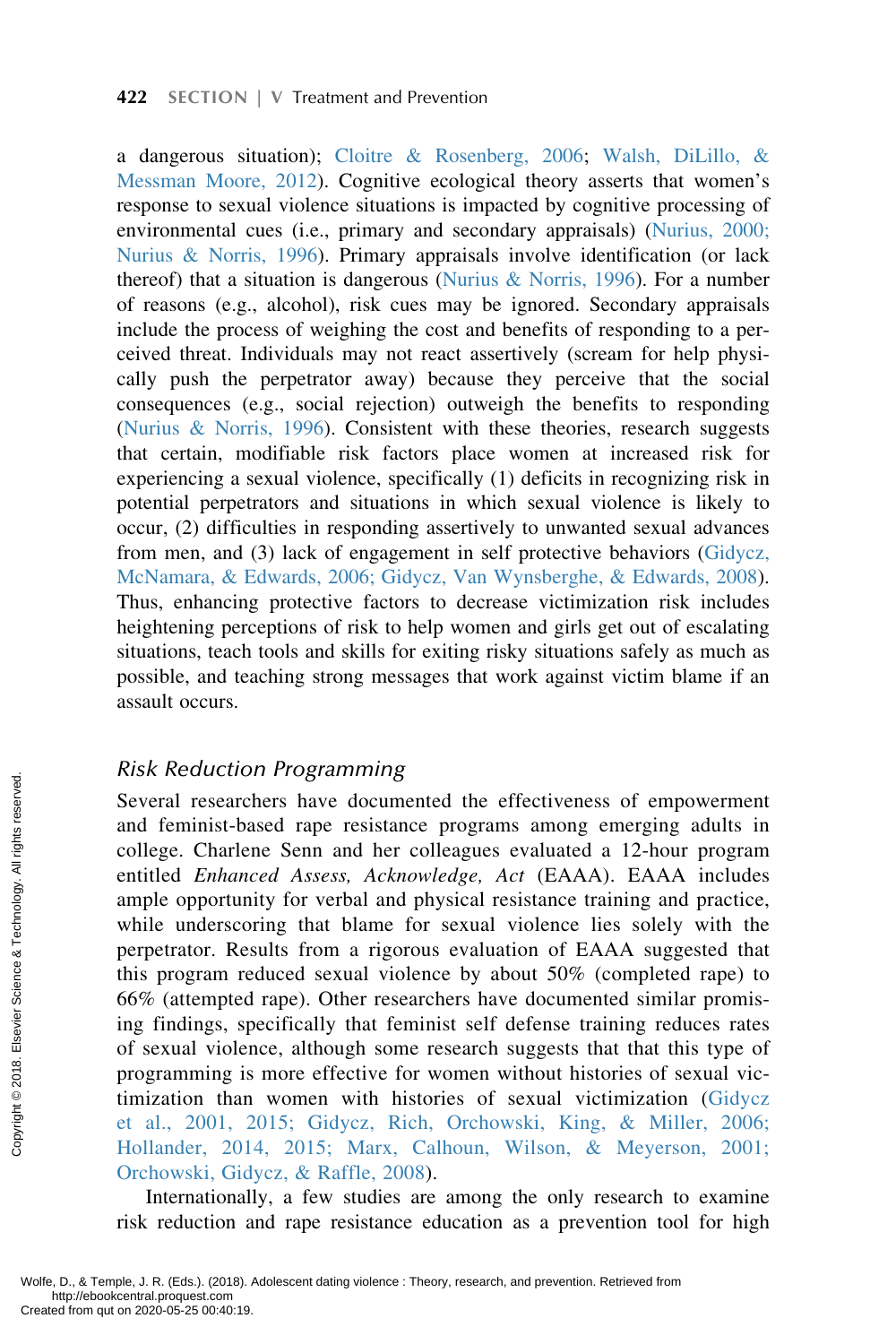school girls. Although sexual violence is a global health issue, rates of sexual violence are among the highest in Nairobi's (Kenya) informal settlements ("slums," i.e., communities with extreme poverty, high crime, minimal infrastructure, and unsanitary living conditions such as minimal running water and electricity). Indeed,  $12\% - 25\%$  of girls in informal settlements of Nairobi are victims of sexual violence each year (Federation of Women Lawyers in Kenya, 2008; Kenya Nation Bureau of Statistics (KNBS) & ICF Macro, 2010). Recent research documented that IMpower, an empowermentbased self-defense course, reduces the sexual violence rate by over 40% among adolescent girls living in informal settlements in Nairobi (Sarnquist et al., 2014; Sinclair et al., 2013). IMpower consists of six 2-hour sessions taught by local women (Ujamaa Africa's instructors from the informal settlements in which they are teaching) and emphasizes empowerment, verbal negotiation and de-escalation skills, and self-defense (Sarnquist et al., 2014). We are unaware of any studies in the United States that have rigorously evaluated an empowerment-based self-defense course among high school age girls.

# Positive Actionists in Sexual Violence Situations

### **Overview**

The third entry point for prevention is relatively new and focuses on training individuals to challenge norms that condone sexual violence, interrupt situations of escalating risk to prevent sexual violence, and support sexual violence survivors after an assault (Banyard, 2015b; Banyard et al., 2016; Edwards, Rodenhizer Stämpfli, & Eckstein, 2015). One of the strongest features of this approach is that it gives everyone a role to play in sexual violence prevention and reduces defensiveness to messages (Banyard, Plante, & Moynihan, 2004). Termed "bystander intervention," work in this area has historically been guided by the framework proposed by Latane and Darley (1970), and more recently has been adapted for sexual violence (Banyard, 2011) to include relational and community factors that may impact actionists. It was brought into the field of sexual violence prevention in work by Katz and Berkowitz 20 years ago (Berkowitz, 2002; Katz, 1995). Since then, there has been a burgeoning interest in actionist training, and a number of sexual violence prevention initiatives have been created that are grounded in or incorporate actionist training. Edwards, Rode<br>tures of this ap<br>lence preventio<br>lence preventio<br>Moynihan, 200<br>historically bee<br>(1970), and mo<br>2011) to include<br>ists. It was bro<br>ists. It was bro<br>katz and Berk<br>there has been<br>served there has been<br>served in

### Correlates and Theories

Actionists are individuals who are adults, peers, parents, and/or community members who are not themselves perpetrators or victims but witness some aspect of a sexual violence incident or escalating risk for an incident. Originally studied as people who, during an emergency situation,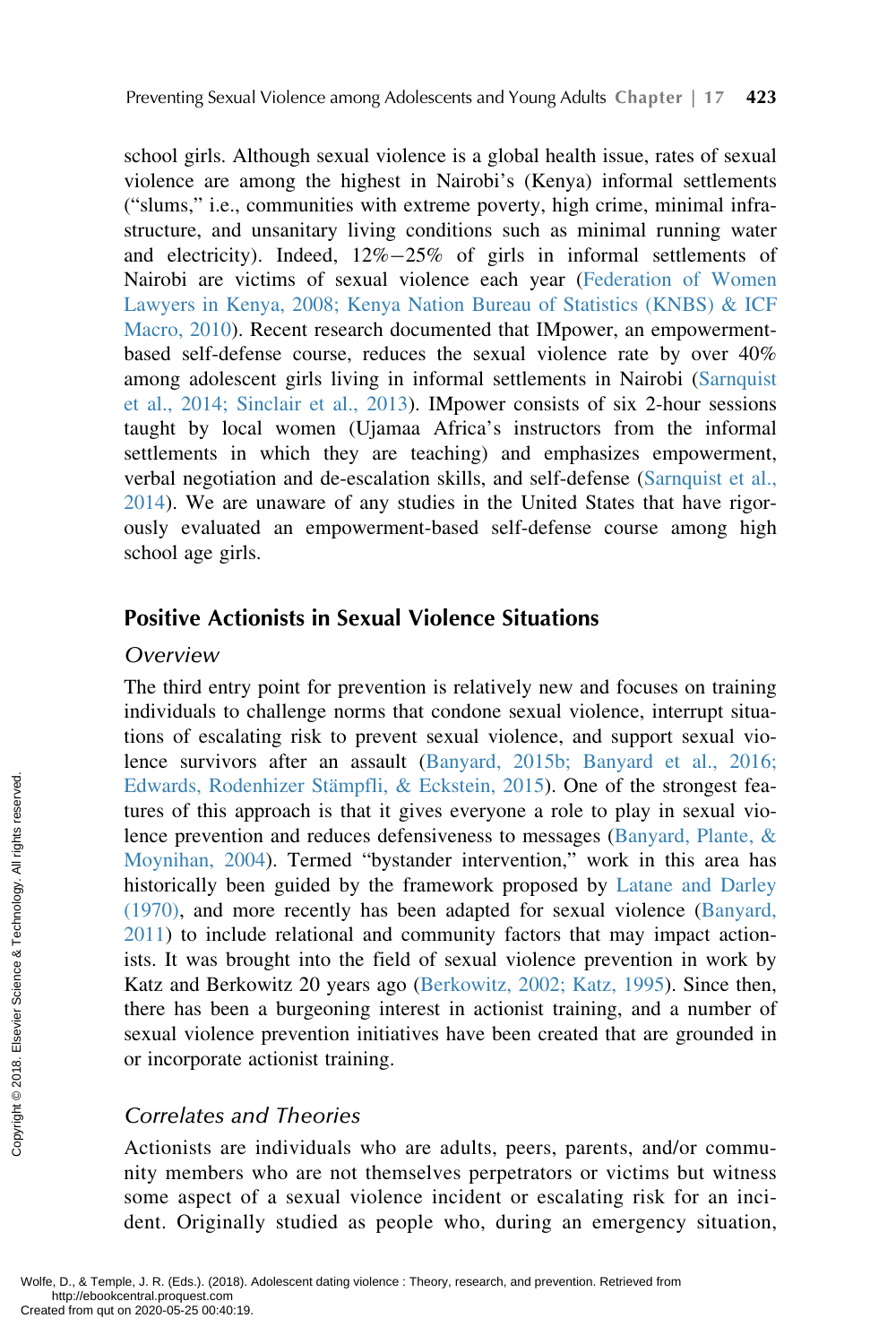stand by and do nothing, for those focused on sexual violence prevention, the bystander term itself is limited, as it often brings to mind passive observers who turn their back and choose not to help. In our discussion below we introduce the term "actionists" to signify observers who choose to step in or take some action to show that sexual violence is not accepted and that victims should be supported and believed (Banyard, 2015b).

There is a rich and growing literature on what variables make it more likely that an actionist will step in across the continuum of sexual violence risk. The foundation was set by Latane and Darley's model that describes stages or pieces of the action process (Latané & Darley, 1970). They asserted that taking action involves first noticing the situation as problematic, assuming responsibility to do something about it, creating a course of action for what must be done, and lastly, choosing to act. Banyard (2011) expanded this model and suggested that intrapersonal variables (e.g., gender and attitudes towards violence) and contextual variables (e.g., closeness to the victim, severity of the situation) may also impact actionists in situations of sexual violence (Banyard, 2015a; Bennett, Banyard, & Edwards, 2015). Possessing the knowledge and skills to intervene effectively is also essential. Actionists must notice risky situations, label them as problematic, take responsibility for doing something, and overcome barriers to intervention to actually take action.

This model and its expansion has been the subject of many empirical studies. Research has documented a number of factors that relate to taking action in situations of violence. Individual factors that increase the likelihood of action include being a female, possessing less accepting attitudes towards violence, greater victim empathy, and more confidence to intervene (Banyard, 2011, 2015a). Relationship factors related to positive actionism include peer group norms that support helping behaviors, adults like teachers and coaches indicating support for actionists, and modeling disapproval of coercive behaviors (Banyard, 2011, 2015a). Extending to outer realms of the social-ecological model, action is more likely to happen in communities characterized by high levels of collective efficacy, which consists of the social bonds and ties that can enable neighbors or groups of people to work together to form shared goals and collaboratively achieve them (Banyard, 2011; Banyard, Moynihan, & Plante, 2007; Edwards, 2015a; Edwards, Mattingly, Dixon, & Banyard, 2014; Frye, 2007). From a created from a coaches in the served from a coaches in the served from a coaches in the served from a contribution of the served from a contribution of the served from a created from a created from a created from a

To date, most research on actionists has focused on college students, and less so on middle and high school youth. We know that there are developmental similarities and differences across the ages of adolescence and emerging adulthood in terms of correlates of actionist mobilization. For example, Edwards et al. (2015) documented via focus groups that there were factors that both facilitated (e.g., victim at risk for serious harm) and hindered (e.g., getting involved with "drama") helping in situations of dating and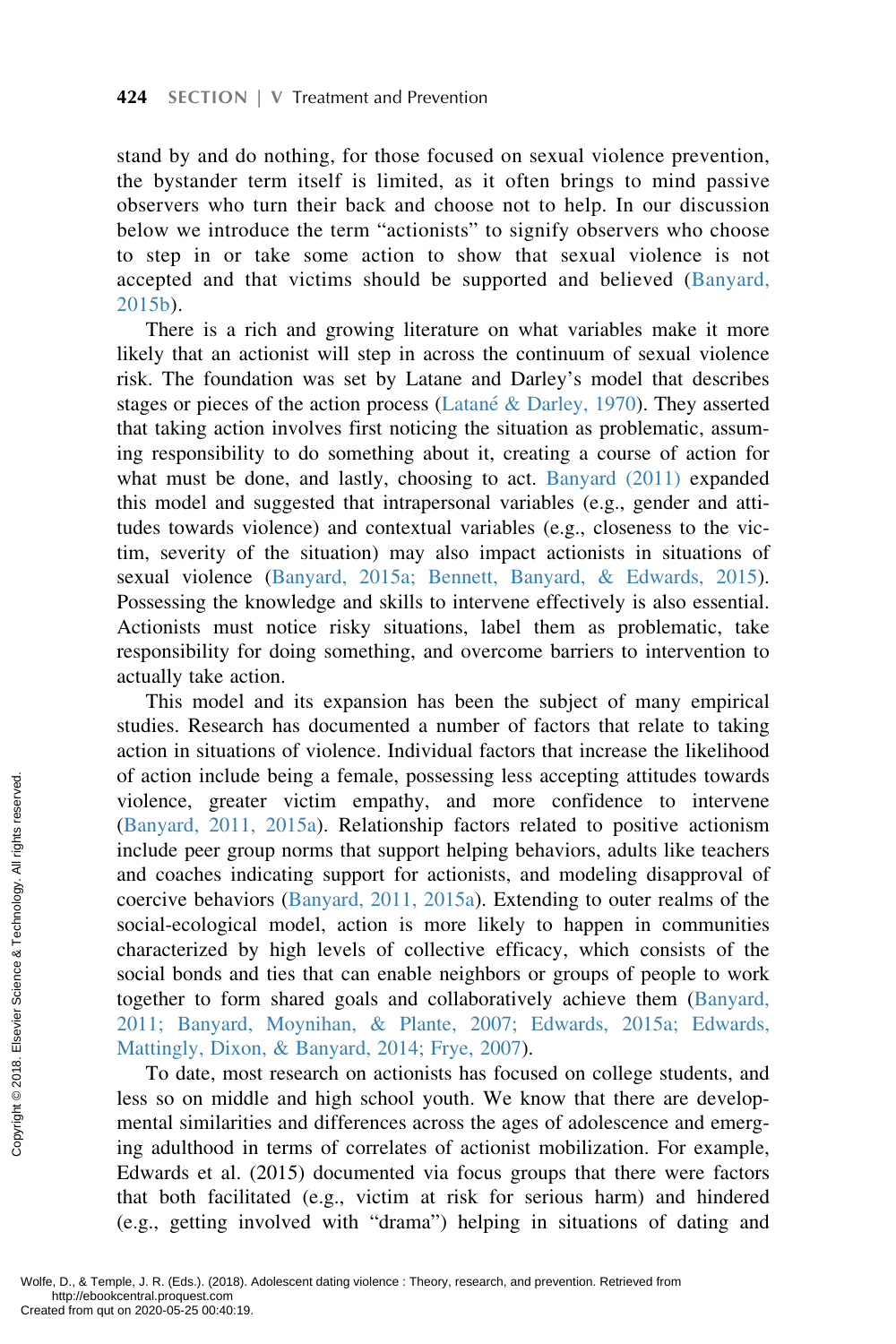sexual violence. Edwards and colleagues also documented that "hot spots" (e.g., school buses, house parties) for dating and sexual violence were locations in which there were the most opportunities for helping in addition to specific ways in which youth helped (e.g., causing a distraction, directly confronting perpetrators). Other research has examined school personnel as individuals who can be actionists to prevent sexual violence among youth. In a qualitative study with 22 high school personnel researchers documented that school personnel intervened both during (e.g., breaking up fights between dating partners) and after (e.g., comforting victims) instances of teen sexual violence (Edwards, Rodenhizer Stampfli, & Eckstein, 2016). Furthermore, in another study with school personnel, researchers found that actions in situations of teen dating and sexual violence were more likely to occur when selfreported barriers to these actions were perceived to be low(Edwards, Banyard, Sessarego, & Mitchell, 2017b).

## Actionist Focused Prevention

Prevention strategies that aim to increase actionists and improve their prevention of sexual violence are increasing. These programs take many forms including online modules, in person training workshops, social marketing campaigns, and interactive theater (Banyard et al., 2007; Cares et al., 2015; Jouriles et al., 2016; McMahon, Postmus, Warrener, & Koenick, 2014; Moynihan et al., 2015; Potter, 2012). These programs have differences but often share core elements that map onto the research about what makes it more likely that actionists will step in including building knowledge of warning signs and risk factors, so that actionists will know a risky situation when they see it, modeling and discussing more positive social norms that show that everyone has a role to play in ending sexual violence, and teaching specific skills to build an actionists' toolkit for intervening.

Most of the evaluation of actionist training efforts has been with emerging adults on college campuses, and the outcomes show promise for increasing rates of positive actionist behavior when there is risk for sexual violence. With the exception of two studies, one with college men and one with full campuses, the outcomes measured have mainly been actionist behavior to intervene in situations of sexual violence, rather than measuring actual reductions in rates of sexual violence perpetration or victimization (Coker et al., 2014, 2016; Gidycz et al., 2011). Although findings were somewhat mixed and more rigorous research methodologies are needed, results from the several studies that measured sexual violence suggested that actionist focused programming may be effective at reducing rates of sexual violence among emerging adults. The second from the second in the second in the second in the second in the second in the second of the ing adults on complises, the intervene in situally second with the except campuses, the intervene in situally the sec

Actionist mobilization has also been used with younger populations of adolescents. Four programs appear in the evaluation literature with a specific bystander focus that are tailored to high school students: Coaching Boys to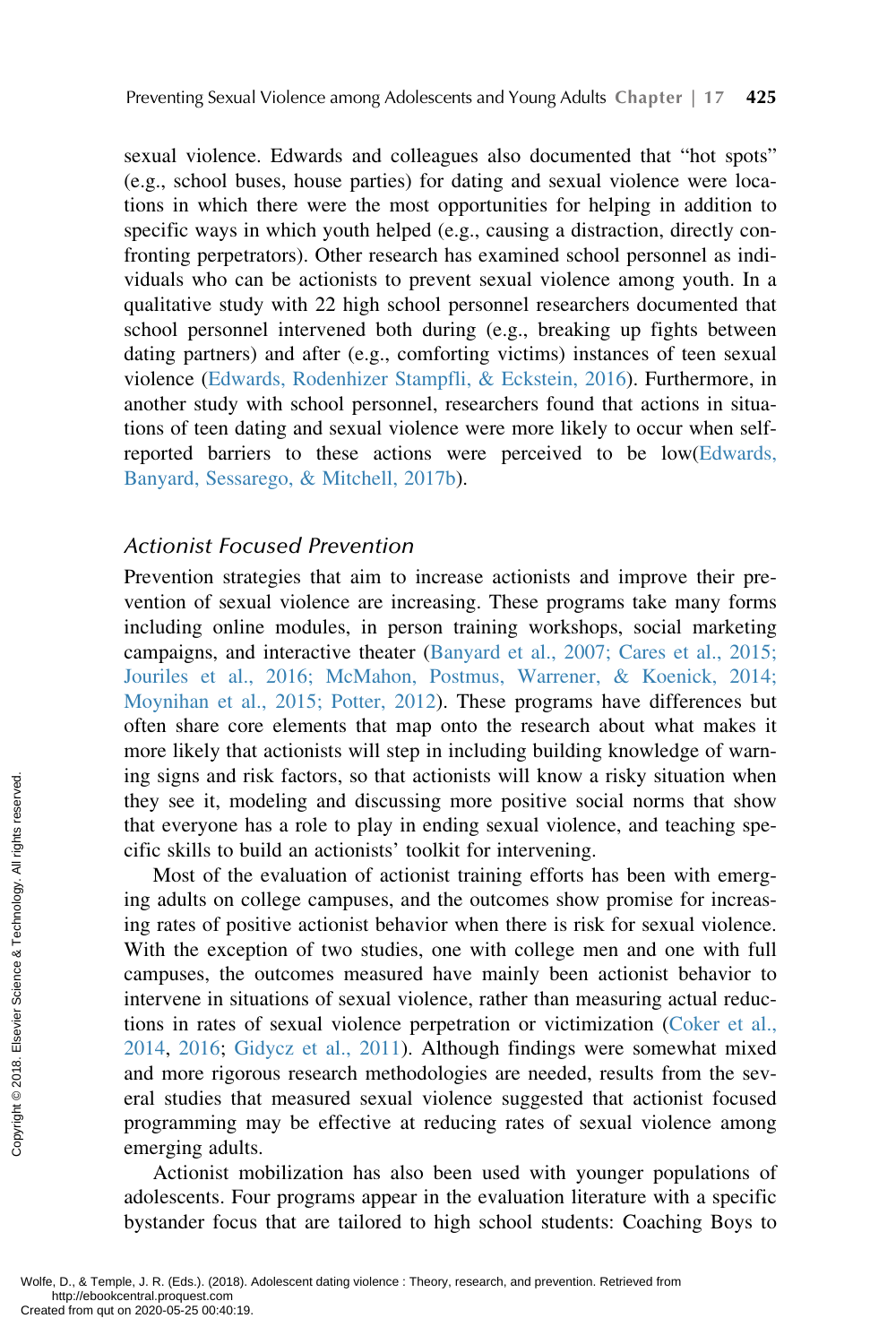Men (Miller et al., 2012), Mentors in Violence Prevention (Katz et al., 2011), Green Dot (Coker et al., 2017), and the Bringing in the Bystander High School (Edwards, Banyard, Mitchell, & Sessarego, 2017a; Leyva & Eckstein, 2015). Again, many of the promising outcomes are that these programs increase positive actionist behaviors to interrupt risky situations, support survivors, and to model social norms that show violence will not be tolerated. Green Dot, however, has been evaluated and found to lead to reductions in rates of sexual violence among high school youth (Coker et al., 2017),

# Key Ingredients of Effective Prevention

Across prevention programing that targets potential perpetrators, potential victims, and potential actionists, it is critical to identify ingredients that make programs effective. Researchers have identified key characteristics of efficacious prevention programming, and much of this knowledge comes from the broader field of prevention science (Banyard, 2015b; Crooks, Jaffe, Wolfe, Hughes, & Chiodo, 2010; Crooks, Scott, Ellis, & Wolfe, 2011; Edwards, Neal, & Rodenhizer Stämpfli, in press; Mihalic, Fagan, Irwin, Ballard, & Elliott, 2002; Nation et al., 2003). Research is clear that prevention initiatives are more likely to be effective if they are grounded in theory and research on the etiology of the targeted health behavior (Edwards et al., in press; Nation et al., 2003). Moreover, prevention initiatives are most effective if they are sufficiently dosed, comprehensive, multilevel, developmentally appropriate, culturally relevant, provide opportunities for skill building, and include highly trained facilitators/instructors (Banyard, 2015b; Crooks et al., 2010, 2011; Edwards et al., in press; Mihalic et al., 2002; Nation et al., 2003).

# RESEARCH AND PRACTICE PRIORITIES

Our understanding of sexual violence prevention has substantially increased over the past few decades. Not only have we begun to identify best practices for sexual violence prevention but several prevention initiatives have also demonstrated reductions in rates of sexual violence. In fact, reductions in rates of sexual violence have been associated with programs that target potential perpetrators, potential victims, and potential actionists. These findings in conjunction with myriad risk and protective factors for sexual violence underscore the need for comprehensive sexual violence prevention. Example From a 2020-05-25 00:40:19.<br>
Worke, D., & Temple, J. R. (Eds.). (2018).<br>
Created from gut on 2020-05-25 00:40:19.<br>
Created from gut on 2020-05-25 00:40:19.<br>
Created from gut on 2020-05-25 00:40:19.<br>
Created from g

There are two dimensions to a comprehensive sexual violence prevention approach: (1) dosage (i.e., programming initiatives that have multiple sessions) and (2) inclusivity of myriad strategies and content (i.e., targeting risk and protective factors for sexual violence perpetration, victimization, and bystander non action). First—dosage—whereas current sexual violence prevention approaches show some promise in changing the risk and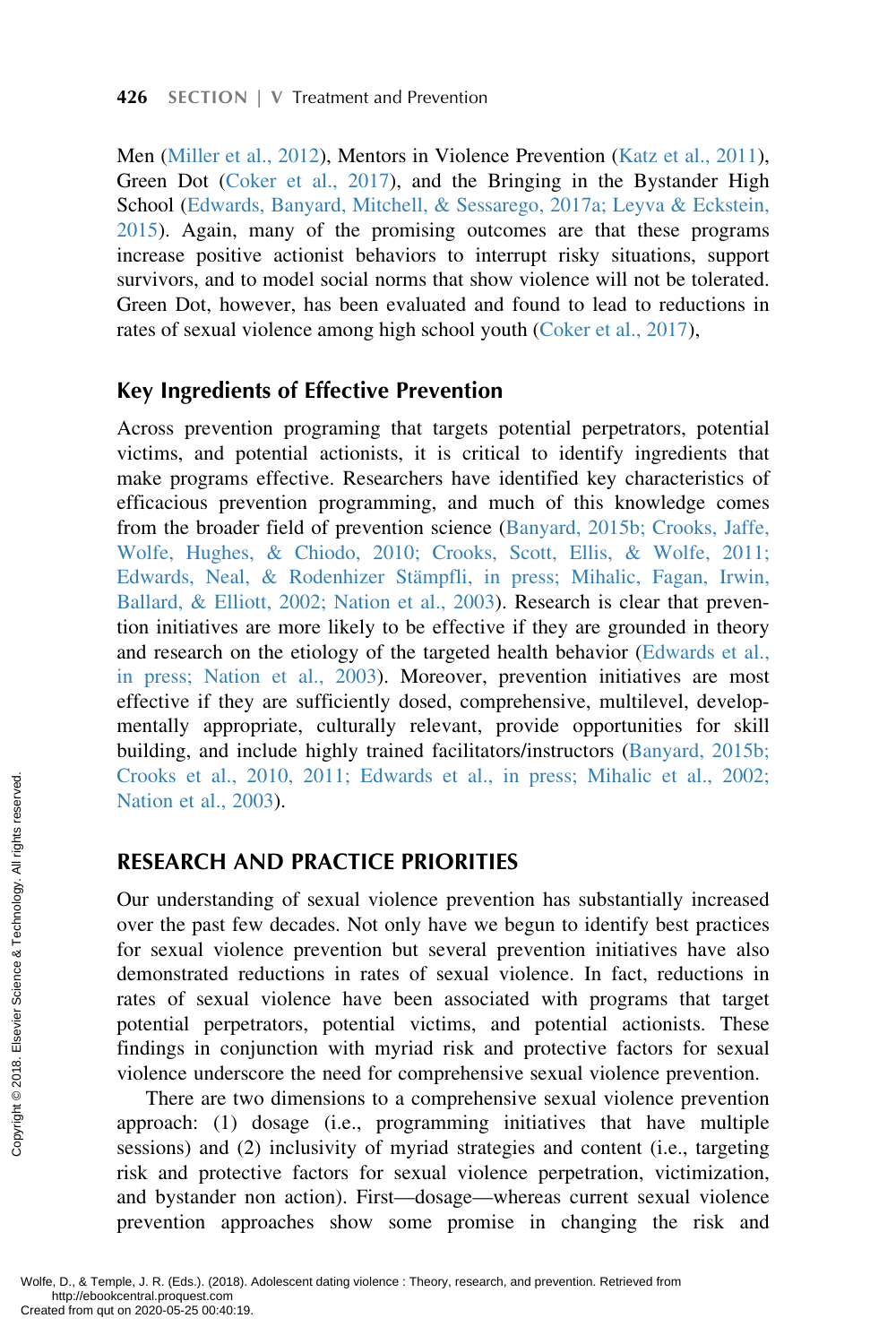protective factors associated with sexual violence, the effects of single programs tend to dissipate over short term follow up periods, with few programs being associated with reductions in rates of sexual violence. Because programs are often only a few hours in length, there is also question as to whether the dosage of current sexual violence prevention efforts is sufficient to engender lasting change in desired outcomes.

Second—strategy and content—it seems logical to conclude that the next step in advancing the science and practice of sexual violence prevention is to develop and evaluate a more intensive and comprehensive prevention package that incorporates multiple approaches, including those that target potential perpetrators (via social norms and healthy masculinity programming), potential victims (via feminist empowerment self-defense trainings), and potential actionists (via bystander trainings). This assertion is consistent with a large body of efficacy research noting that increased doses of an intervention lead to enhanced outcomes, and that a combination of interventions should increase effectiveness (Banyard, Weber, Grych, & Hamby, 2015; DeGue, 2014; Edwards et al., 2015; Nation et al., 2003; Taylor et al., 2013). Each approach is uniquely justified, targets a complimentary array of modifiable risk and protective factors for sexual violence, and has promising efficacy in promoting positive change in desired outcomes. Thus, a prevention package that integrates these three components will likely be more effective at reducing sexual violence than any of the individual components alone.

Research is needed to understand how to best implement comprehensive sexual violence prevention programs. Whereas a comprehensive and intensive prevention package that combines multiple programming strategies is most likely to lead to long lasting reductions in the rates of sexual violence, little is known about the most optimal way to deliver comprehensive sexual violence prevention and the gap between implementation of sexual violence prevention in the context of a carefully controlled study with research resources to rigorously implement and evaluate the program, and actual implementation of the same program in the real world context of schools and communities is vast and well documented (Noonan et al., 2009).

Also, given that sexual violence prevention initiatives have overlapping components (e.g., addressing victim blaming attitudes in both bystander trainings and feminist empowerment self-defense training), comprehensive prevention programming would need to be streamlined in order to avoid redundancy which could impact program participant adherence. Moreover, more rigorous methodologies such as dismantling designs are needed to determine which components of programs are driving change. In a time of limited resources, this type of information is critical for communities to know when making decisions about which sexual violence prevention initiatives to implement. From the process of the control of the control of the control of the control of the control of the components (e<br>
From the components (e<br>
trainings and f<br>
From components (e<br>
trainings and f<br>
se se se se components (e<br>
tra

More research is also needed on the optimal ordering of various prevention components (Potter et al., 2015). For example, which component is the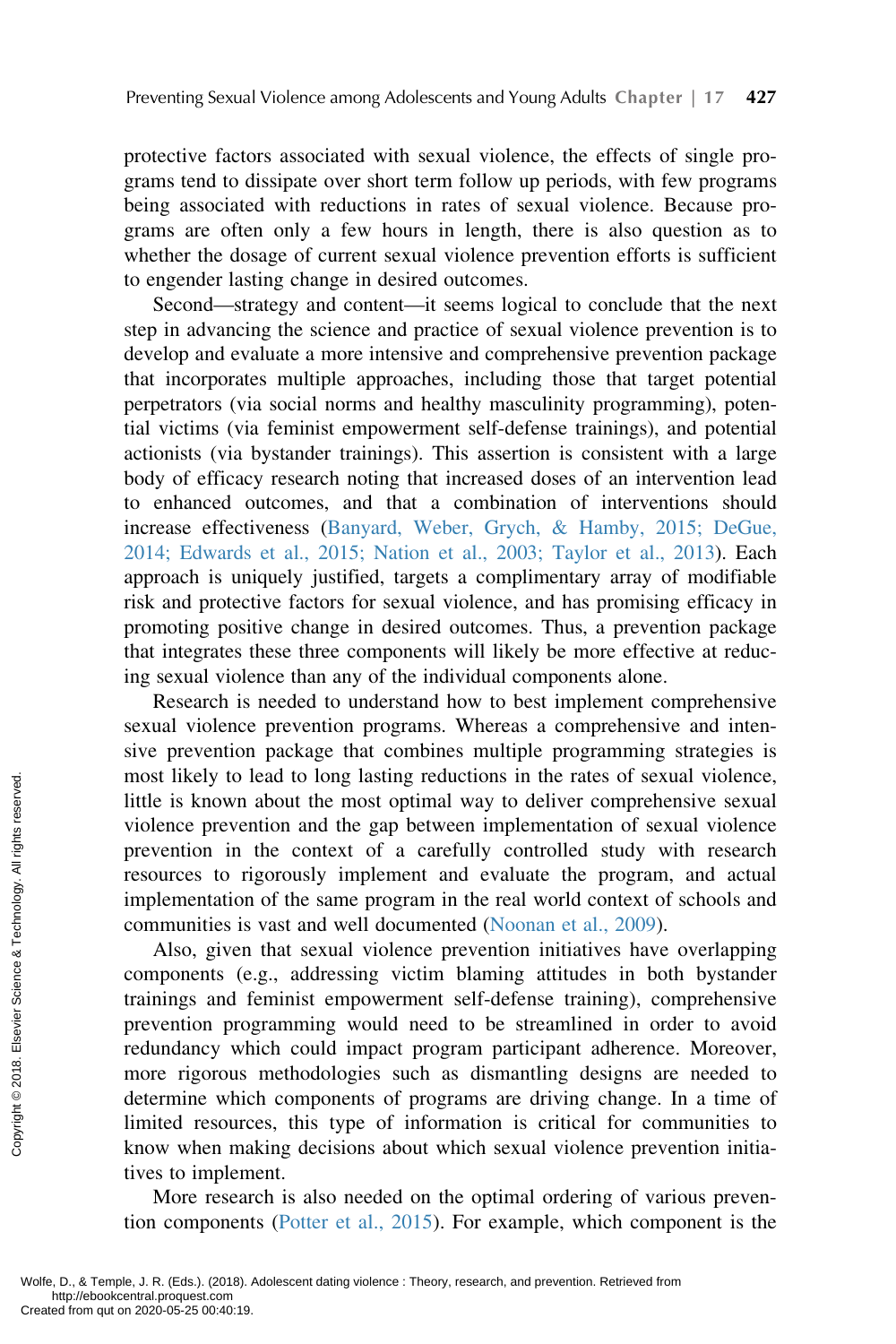best frontline approach? Although it is plausible that the ordering of intervention components always matter, it also is feasible that ordering may only matter for some individuals depending on their profile of risk and protective factors. These are important and practical questions that have yet to be addressed within the sexual violence prevention field. Researchers have highlighted the utility of identifying the optimal ordering of prevention strategies in order to maximize program impact (Banyard, 2013); noting that it is important to identify the ordering of intervention components that maximize program impact. Key theories of health behavior and attitude change also lend support for considering the optimal ordering of intervention components. For example, theories of readiness for change describe how it is important to first move individuals to a stage of awareness and recognition of the personal relevance of an issue, which subsequently should lead to a sense of responsibility for enacting change. Next, individuals should develop specific skill sets and a sense of confidence in enacting those skills, and finally, enact the behaviors and endorse a new set of attitudes (Banyard, Eckstein, & Moynihan, 2010). Therefore, it is logical to conclude that various sexual violence prevention strategies should be ordered in a manner capitalizing on these stages of change. Part of this ordering is considering prevention across the full age spectrum of adolescence and emerging adulthood. We need answers to questions like what impact does it have if middle school students receive effective sexual violence prevention programming when they enter high school and are again exposed to prevention messages? What is the best sequencing of sexual violence prevention content to connect with middle school students, then build on this training in high school and ultimately in college?

## Final Thoughts

In summary, the past few decades have witnessed an exciting surge of research on the etiology of sexual violence in adolescence and emerging adulthood and on strategies to prevent sexual violence. It is a good moment to reflect on the strengths of this work and lessons learned. There have been promising reductions in sexual violence related to programs that focus on risk factors for perpetration and empowering risk reduction for potential victims. The added focus on actionists has reduced defensiveness to sexual violence prevention messages and expanded conversations about and buy in for prevention efforts. But ongoing surveillance data make clear that we are still a long way from reaching a goal of preventing sexual violence in this at risk age group. Future solutions will come from comprehensive approaches that combine promising strategies researched to date, and from the use of new research designs to answer questions about important key ingredients for effective prevention. Example the model of the created from qut on 2020-05-25 00:40:19.<br>
Created from qut on 2020-05-25 00:40:19.<br>
Created from qut on 2020-05-25 00:40:19.<br>
Created from qut on 2020-05-25 00:40:19.<br>
Created from qut on 2020-05-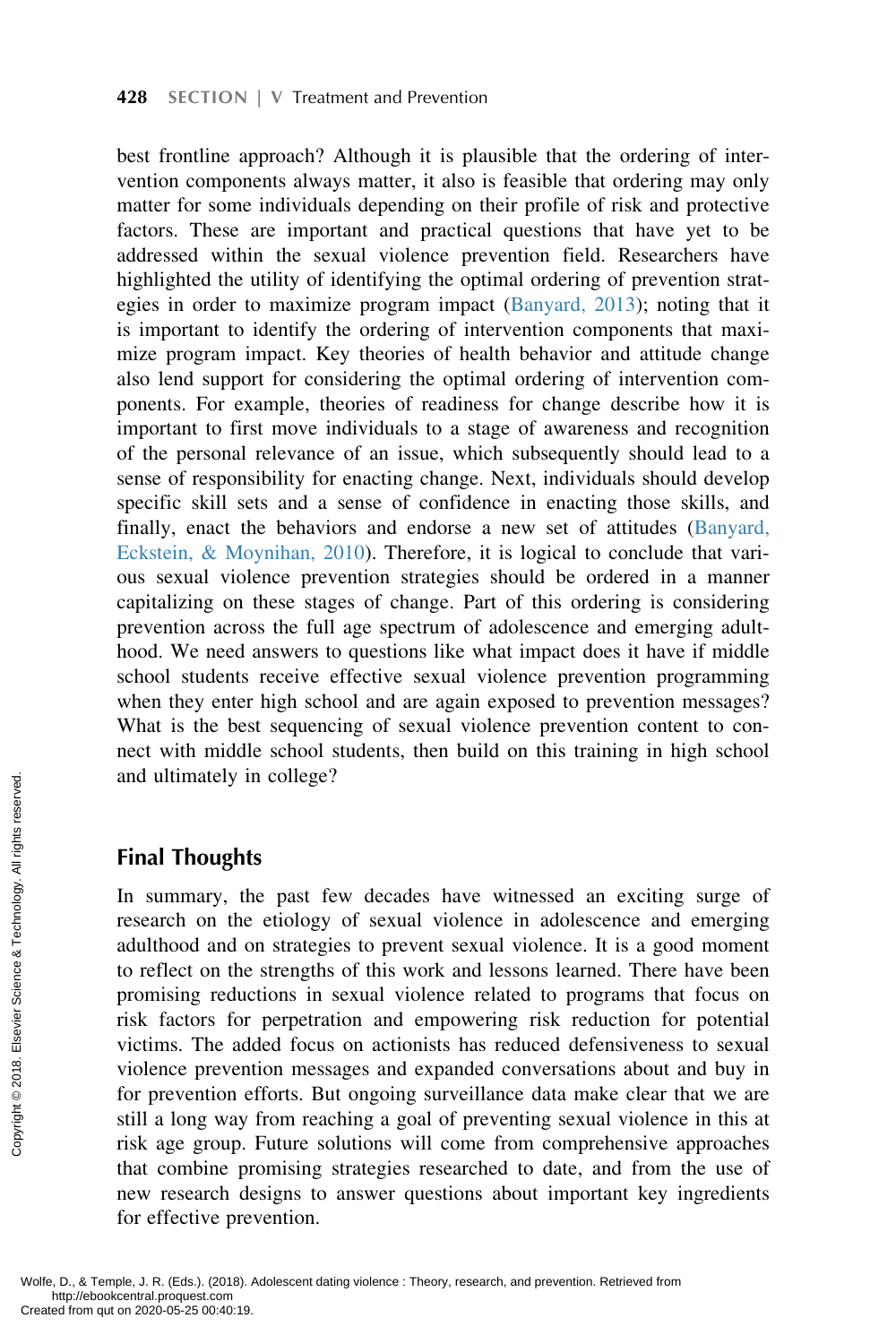# **REFERENCES**

- [Abbey, A., McAuslan, P., Zawacki, T., Clinton, A. M., & Buck, P. O. \(2001\). Attitudinal, expe](http://refhub.elsevier.com/B978-0-12-811797-2.00017-7/sbref1)[riential, and situational predictors of sexual assault perpetration.](http://refhub.elsevier.com/B978-0-12-811797-2.00017-7/sbref1) Journal of Interpersonal [Violence](http://refhub.elsevier.com/B978-0-12-811797-2.00017-7/sbref1), 16(8), 784-[807.](http://refhub.elsevier.com/B978-0-12-811797-2.00017-7/sbref1)
- [Anderson, L. A., & Whiston, S. C. \(2005\). Sexual assault education programs: A meta-analytic](http://refhub.elsevier.com/B978-0-12-811797-2.00017-7/sbref2) [examination of their effectiveness.](http://refhub.elsevier.com/B978-0-12-811797-2.00017-7/sbref2) *Psychology of Women Quarterly*, 29(4), 374–[388.](http://refhub.elsevier.com/B978-0-12-811797-2.00017-7/sbref2)
- Banyard, V. L. (2011). Who will help prevent sexual violence: Creating an ecological model of bystander intervention. Psychology of Violence, 1(3), 216–229. Available from [https://doi.](https://doi.org/10.1037/a0023739) [org/10.1037/a0023739.](https://doi.org/10.1037/a0023739)
- Banyard, V. L. (2013). Go big or go home: Reaching for a more integrated view of violence prevention. Psychology of Violence,  $3(2)$ ,  $115-120$ . Available from [https://doi.org/10.1037/](https://doi.org/10.1037/a0032289) [a0032289](https://doi.org/10.1037/a0032289).
- Banyard, V. L. (2015a). [Bystander action coils: Moving beyond the situational model toward the](http://refhub.elsevier.com/B978-0-12-811797-2.00017-7/sbref5) [next generation of bystander prevention of sexual and relationship violence](http://refhub.elsevier.com/B978-0-12-811797-2.00017-7/sbref5) (pp. 53-[75\).](http://refhub.elsevier.com/B978-0-12-811797-2.00017-7/sbref5) [Springer International Publishing.](http://refhub.elsevier.com/B978-0-12-811797-2.00017-7/sbref5)
- Banyard, V. L. (2015b). [Toward the next generation of bystander prevention of sexual and rela](http://refhub.elsevier.com/B978-0-12-811797-2.00017-7/sbref6)[tionship violence: Action coils to engage communities](http://refhub.elsevier.com/B978-0-12-811797-2.00017-7/sbref6) (1st Ed). Cham, Switzerland: Springer [International Publishing.](http://refhub.elsevier.com/B978-0-12-811797-2.00017-7/sbref6)
- [Banyard, V. L., & Cross, C. \(2008\). Consequences of teen dating violence understanding inter](http://refhub.elsevier.com/B978-0-12-811797-2.00017-7/sbref7)[vening variables in ecological context.](http://refhub.elsevier.com/B978-0-12-811797-2.00017-7/sbref7) *Violence Against Women*, 14(9), 998–[1013.](http://refhub.elsevier.com/B978-0-12-811797-2.00017-7/sbref7)
- [Banyard, V. L., Eckstein, R. P., & Moynihan, M. M. \(2010\). Sexual violence prevention: The](http://refhub.elsevier.com/B978-0-12-811797-2.00017-7/sbref8) role of stages of change. [Journal of Interpersonal Violence](http://refhub.elsevier.com/B978-0-12-811797-2.00017-7/sbref8),  $25(1)$ ,  $111-135$ .
- Banyard, V. L., Moynihan, M. M., & Plante, E. G. (2007). Sexual violence prevention through bystander education: An experimental evaluation. Journal of Community Psychology, 35(4), 463-481. Available from <https://doi.org/10.1002/jcop.20159>.
- Banyard, V. L., Plante, E. G., & Moynihan, M. M. (2004). Bystander education: Bringing a broader community perspective to sexual violence prevention. Journal of Community Psychology, 32(1), 61-79. Available from <https://doi.org/10.1002/jcop.10078>.
- [Banyard, V. L., Weber, M. C., Grych, J., & Hamby, S. L. \(2015\). Where are the helpful bystan](http://refhub.elsevier.com/B978-0-12-811797-2.00017-7/sbref11)[ders? Ecological niche and victims' perceptions of bystander intervention.](http://refhub.elsevier.com/B978-0-12-811797-2.00017-7/sbref11) Journal of [Community Psychology](http://refhub.elsevier.com/B978-0-12-811797-2.00017-7/sbref11), in press.
- [Banyard, V. L., Weber, M. C., Grych, J., & Hamby, S. \(2016\). Where are the helpful bystan](http://refhub.elsevier.com/B978-0-12-811797-2.00017-7/sbref12)[ders? Ecological niche and victims' perceptions of bystander intervention.](http://refhub.elsevier.com/B978-0-12-811797-2.00017-7/sbref12) Journal of [Community Psychology](http://refhub.elsevier.com/B978-0-12-811797-2.00017-7/sbref12),  $44(2)$ ,  $214-231$ .
- [Basile, K. C., Smith, S. G., Breiding, M. J., Black, M. C., & Mahendra, R. \(2014\).](http://refhub.elsevier.com/B978-0-12-811797-2.00017-7/sbref13) Sexual vio[lence surveillance: Uniform definitions and recommended data elements, version 2.0](http://refhub.elsevier.com/B978-0-12-811797-2.00017-7/sbref13). [Atlanta: National Center for Injury Prevention and Control, Centers for Disease Control and](http://refhub.elsevier.com/B978-0-12-811797-2.00017-7/sbref13) [Prevention.](http://refhub.elsevier.com/B978-0-12-811797-2.00017-7/sbref13) Exercise Bayard, V. L., Weiners, 2020<br>
Engage Banyard, V. L., Weiners, 2020<br>
Community Psy<br>
Banyard, V. L., Weiners, 2020<br>
Community Psy<br>
Basile, K. C., Smit<br>
Lence surveilla<br>
Atlanta: Nation<br>
Prevention.<br>
Bennett, S., Ba
	- Bennett, S., Banyard, V. L., & Edwards, K. (2015). The impact of the bystander's relationship with the victim and the perpetrator on intent to help in situations involving sexual violence. Journal of Interpersonal Violence. [in press]. Retrieved from: [https://www.ncbi.nlm.nih.gov/](https://www.ncbi.nlm.nih.gov/pubmed/26037814) [pubmed/26037814](https://www.ncbi.nlm.nih.gov/pubmed/26037814).
	- [Berkowitz, A. D. \(2002\). Fostering men's responsibility for preventing sexual assault. In P. A.](http://refhub.elsevier.com/B978-0-12-811797-2.00017-7/sbref15) Schewe (Ed.), *[Preventing violence in relationships: Interventions across the life span](http://refhub.elsevier.com/B978-0-12-811797-2.00017-7/sbref15)* (pp.  $163-196$ ). Washington: American Psychological Association.
	- [Black, M. C., Basile, K. C., Breiding, M. J., Smith, S. G., Walters, M. L., Merrick, M. T., &](http://refhub.elsevier.com/B978-0-12-811797-2.00017-7/sbref16) Stevens, M. R. (2011). [The National Intimate Partner and Sexual Violence Survey \(NVSVS\):](http://refhub.elsevier.com/B978-0-12-811797-2.00017-7/sbref16)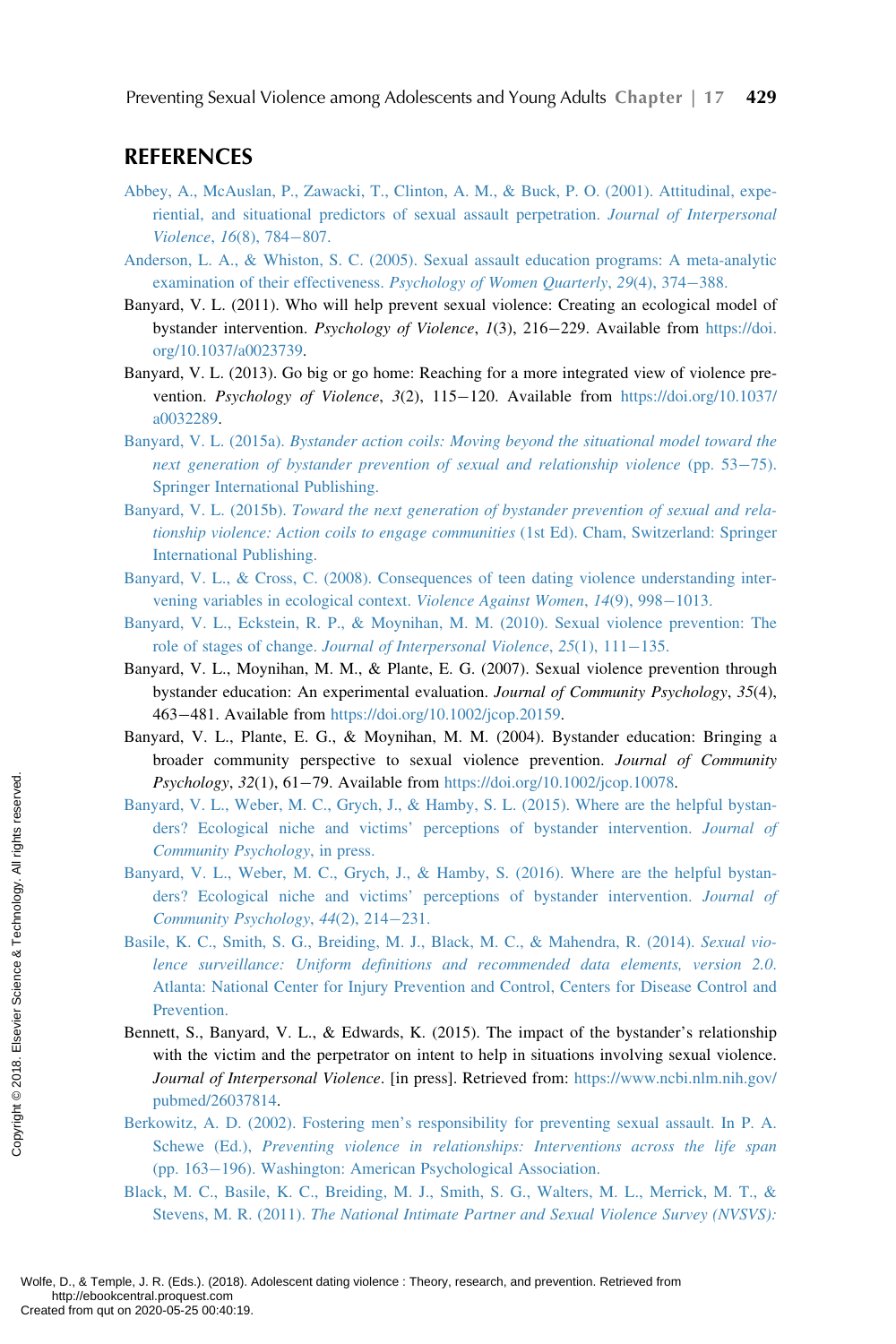2010 summary report[. Atlanta: National Center for Injury Prevention and Control, Centers](http://refhub.elsevier.com/B978-0-12-811797-2.00017-7/sbref16) [for Disease Control and Prevention.](http://refhub.elsevier.com/B978-0-12-811797-2.00017-7/sbref16)

- Cantor, D., Fisher, B., Chibnall, S., Townsend, R., Hyunshik, L., Bruce, C., & Thomas, G. (2015). Report on the AAU campus climate survey on sexual assault and sexual misconduct. Retrieved from Washington: [https://www.aau.edu/uploadedFiles/AAU\\_Publications/AAU\\_Reports/](https://www.aau.edu/uploadedFiles/AAU_Publications/AAU_Reports/Sexual_Assault_Campus_Survey/Report%20on%20the%20AAU%20Campus%20Climate%20Survey%20on%20Sexual%20Assault%20and%20Sexual%20Misconduct.pdf) [Sexual\\_Assault\\_Campus\\_Survey/Report%20on%20the%20AAU%20Campus%20Climate](https://www.aau.edu/uploadedFiles/AAU_Publications/AAU_Reports/Sexual_Assault_Campus_Survey/Report%20on%20the%20AAU%20Campus%20Climate%20Survey%20on%20Sexual%20Assault%20and%20Sexual%20Misconduct.pdf) [%20Survey%20on%20Sexual%20Assault%20and%20Sexual%20Misconduct.pdf.](https://www.aau.edu/uploadedFiles/AAU_Publications/AAU_Reports/Sexual_Assault_Campus_Survey/Report%20on%20the%20AAU%20Campus%20Climate%20Survey%20on%20Sexual%20Assault%20and%20Sexual%20Misconduct.pdf)
- [Cares, A. C., Banyard, V. L., Moynihan, M. M., Williams, L. M., Potter, S. J., & Stapleton,](http://refhub.elsevier.com/B978-0-12-811797-2.00017-7/sbref17) [J. G. \(2015\). Changing attitudes about being a bystander to violence translating an in person](http://refhub.elsevier.com/B978-0-12-811797-2.00017-7/sbref17) [sexual violence prevention program to a new campus.](http://refhub.elsevier.com/B978-0-12-811797-2.00017-7/sbref17) Violence Against Women, 21(2),  $165 - 187.$  $165 - 187.$  $165 - 187.$
- Centers for Disease Control and Prevention. (2004). Sexual violence prevention: Beginning the dialogue. Retrieved from Atlanta: [https://www.cdc.gov/violenceprevention/pdf/](https://www.cdc.gov/violenceprevention/pdf/svprevention-a.pdf) [svprevention-a.pdf.](https://www.cdc.gov/violenceprevention/pdf/svprevention-a.pdf)
- [Cloitre, M., & Rosenberg, A. \(2006\). Sexual revictimization: Risk factors and prevention.](http://refhub.elsevier.com/B978-0-12-811797-2.00017-7/sbref18) In V. C. Follette, & J. I. Ruzek (Eds.), [Cognitive behavioral therapies for trauma](http://refhub.elsevier.com/B978-0-12-811797-2.00017-7/sbref18) (2nd ed, [pp. 321](http://refhub.elsevier.com/B978-0-12-811797-2.00017-7/sbref18)-[361\). New York: The Guilford Press.](http://refhub.elsevier.com/B978-0-12-811797-2.00017-7/sbref18)
- [Coker, A. L., Bush, H. M., Cook Craig, P. G., DeGue, S. A., Clear, E. R., Brancato, C. J., &](http://refhub.elsevier.com/B978-0-12-811797-2.00017-7/sbref19) [Recktenwald, E. A. \(2017\). RCT testing bystander effectiveness to reduce violence.](http://refhub.elsevier.com/B978-0-12-811797-2.00017-7/sbref19) [American Journal of Preventive Medicine](http://refhub.elsevier.com/B978-0-12-811797-2.00017-7/sbref19), 52(5), 566-[578.](http://refhub.elsevier.com/B978-0-12-811797-2.00017-7/sbref19)
- [Coker, A. L., Bush, H. M., Fisher, B. S., Swan, S. C., Williams, C. M., Clear, E. R., & DeGue,](http://refhub.elsevier.com/B978-0-12-811797-2.00017-7/sbref20) [S. \(2016\). Multi college bystander intervention evaluation for violence prevention.](http://refhub.elsevier.com/B978-0-12-811797-2.00017-7/sbref20) American [Journal of Preventive Medicine](http://refhub.elsevier.com/B978-0-12-811797-2.00017-7/sbref20),  $50(3)$ ,  $295-302$ .
- Coker, A. L., Fisher, B. S., Bush, H. M., Swan, S. C., Williams, C. M., Clear, E. R., & DeGue, S. (2014). Evaluation of the Green Dot bystander intervention to reduce interpersonal violence among college students across three campuses. Violence Against Women, 21(12), 1507-1527. Available from [https://doi.org/10.1177/1077801214545284.](https://doi.org/10.1177/1077801214545284)
- [Crooks, C. V., Jaffe, P. G., Wolfe, D. A., Hughes, R., & Chiodo, D. \(2010\).](http://refhub.elsevier.com/B978-0-12-811797-2.00017-7/sbref22) School based dating violence prevention. [Sourcebook on violence against women](http://refhub.elsevier.com/B978-0-12-811797-2.00017-7/sbref22) (p. 327) London: Sage.
- Crooks, C. V., Scott, K., Ellis, W., & Wolfe, D. A. (2011). Impact of a universal school based violence prevention program on violent delinquency: Distinctive benefits for youth with maltreatment histories. Child Abuse & Neglect, 35(6), 393-400. Available from [https://doi.](https://doi.org/10.1016/j.chiabu.2011.03.002) [org/10.1016/j.chiabu.2011.03.002](https://doi.org/10.1016/j.chiabu.2011.03.002). From the created from and the created from a created from a created from qut on 2020-05-25 00:40:19.<br>
Wolfe, D., & Technology. Science and the created to the created to the created to the created of the created from exerc
	- [Dahlberg, L. L., & Krug, E. G. \(2002\). Violence: A global public health problem. In E. G. Krug,](http://refhub.elsevier.com/B978-0-12-811797-2.00017-7/sbref24) [L. L. Dahlberg, J. A. Mercy, A. B. Zwi, & R. Lozano \(Eds.\),](http://refhub.elsevier.com/B978-0-12-811797-2.00017-7/sbref24) World report on violence and [health](http://refhub.elsevier.com/B978-0-12-811797-2.00017-7/sbref24) (pp. 1-[22\). Geneva, Switzerland: World Health Organization.](http://refhub.elsevier.com/B978-0-12-811797-2.00017-7/sbref24)
	- Dardis, C. M., Dixon, K. J., Edwards, K. M., & Turchik, J. A. (2014). An examination of the factors related to dating violence perpetration among young men and women and associated theoretical explanations: A review of the literature. Trauma, Violence, & Abuse, 16, 136-152. Available from [https://doi.org/10.1177/1524838013517559.](https://doi.org/10.1177/1524838013517559)
	- [Darnell, D. A., & Cook, S. L. \(2009\). Investigating the utility of the film War Zone in the pre-](http://refhub.elsevier.com/B978-0-12-811797-2.00017-7/sbref26)vention of street harassment. [Psychology of Women Quarterly](http://refhub.elsevier.com/B978-0-12-811797-2.00017-7/sbref26), 33(3), 266–[274.](http://refhub.elsevier.com/B978-0-12-811797-2.00017-7/sbref26)
	- Davis, K. C., Stoner, S. A., Norris, J., George, W. H., & Masters, N. T. (2009). Women's awareness of and discomfort with sexual assault cues: Effects of alcohol consumption and relationship type. *Violence Against Women*,  $15(9)$ ,  $1106-1125$ . Available from [https://doi.org/](https://doi.org/10.1177/1077801209340759) [10.1177/1077801209340759.](https://doi.org/10.1177/1077801209340759)
	- DeGue, S. (2014). Preventing sexual violence on college campuses: Lessons from research and practice. Centers for Disease Control and Prevention, Atlanta.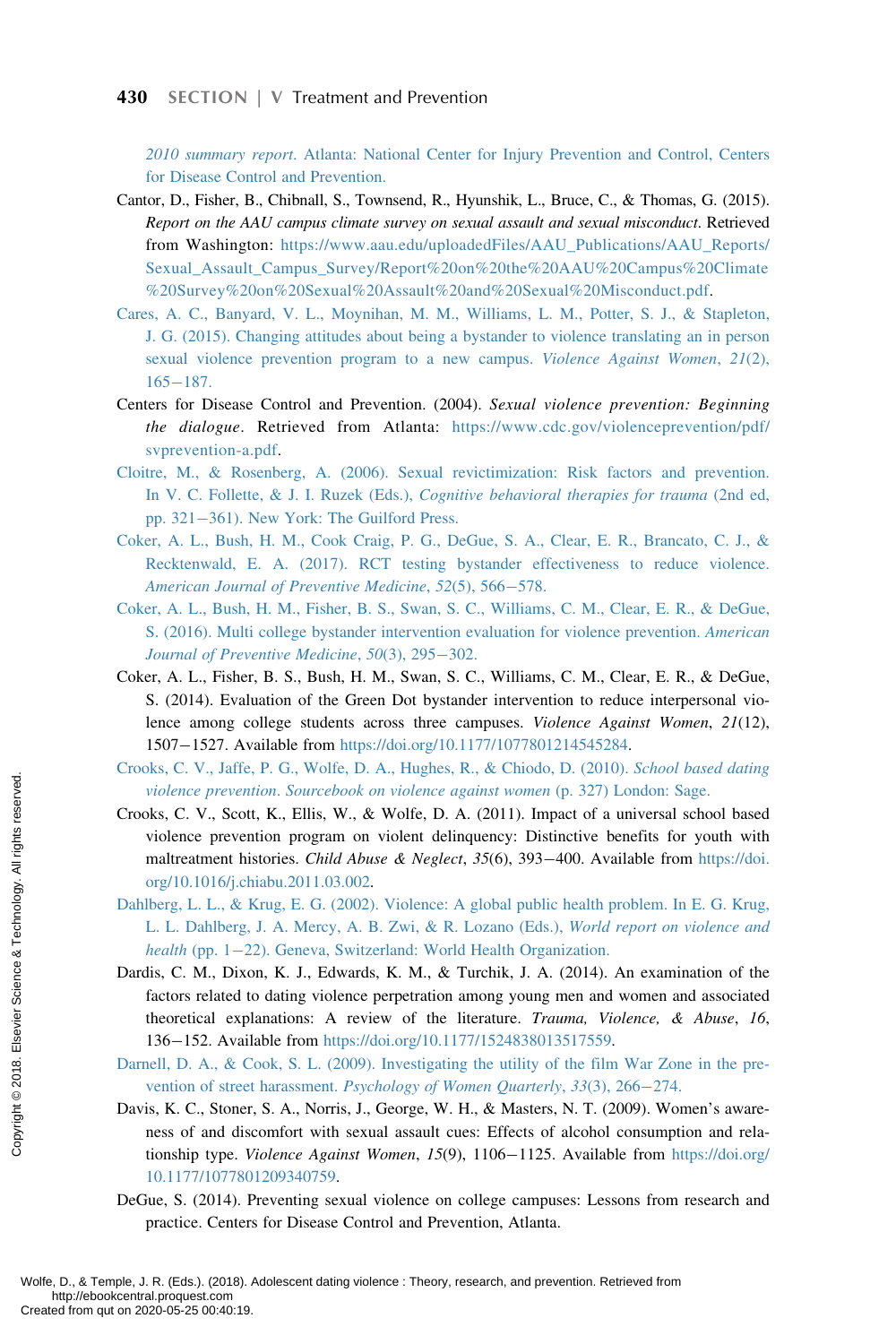- DeGue, S., Valle, L. A., Holt, M. K., Massetti, G. M., Matjasko, J. L., & Tharp, A. T. (2014). A systematic review of primary prevention strategies for sexual violence perpetration. Aggression and Violent Behavior, 19(4), 346-362. Available from [https://doi.org/10.1016/](https://doi.org/10.1016/j.avb.2014.05.004) [j.avb.2014.05.004](https://doi.org/10.1016/j.avb.2014.05.004).
- [Edwards, K. M. \(2015a\). Intimate partner violence and the rural](http://refhub.elsevier.com/B978-0-12-811797-2.00017-7/sbref30)-[urban](http://refhub.elsevier.com/B978-0-12-811797-2.00017-7/sbref30)-[suburban divide](http://refhub.elsevier.com/B978-0-12-811797-2.00017-7/sbref30) myth or reality? A critical review of the literature. [Trauma, Violence, & Abuse](http://refhub.elsevier.com/B978-0-12-811797-2.00017-7/sbref30), 16, [359](http://refhub.elsevier.com/B978-0-12-811797-2.00017-7/sbref30)-[373.](http://refhub.elsevier.com/B978-0-12-811797-2.00017-7/sbref30)
- Edwards, K. M. (2015b). Incidence and outcomes of dating violence victimization among high school youth: The role of gender and sexual orientation. Journal of Interpersonal Violence, 119. Available from <https://doi.org/10.1177/0886260515618943>.
- Edwards, K. M., Banyard, V. L., Mitchell, K. J., & Sessarego, S. N. (2017a). Evaluating a bystander focused relationship abuse and sexual assault prevention program with high school youth: A cluster randomized control trial. Manuscript in preparation.
- Edwards, K. M., Banyard, V. L., Sessarego, S. N., & Mitchell, K. J. (2017b). School personnel's bystander action in situations of teen relationship abuse and sexual assault: Prevalence and correlates. Manuscript in preparation.
- [Edwards, K. M., Mattingly, M. J., Dixon, K. J., & Banyard, V. L. \(2014\). Community matters:](http://refhub.elsevier.com/B978-0-12-811797-2.00017-7/sbref32) [Intimate partner violence among rural young adults.](http://refhub.elsevier.com/B978-0-12-811797-2.00017-7/sbref32) American Journal of Community  $Psychology, 53(1–2), 198–207.$  $Psychology, 53(1–2), 198–207.$  $Psychology, 53(1–2), 198–207.$  $Psychology, 53(1–2), 198–207.$  $Psychology, 53(1–2), 198–207.$
- Edwards, K. M., Neal, A. M., & Rodenhizer Stämpfli, K. A. (invited book chapter in press). Domestic violence prevention. In B.T. Bradley, & M.S. Bradley (Eds.), Preventing crime and violence: Springer Press.
- Edwards, K. M., Rodenhizer Stampfli, K., & Eckstein, R. P. (2016). School staffs' perceptions of bystander intervention in situations of dating and sexual violence among high school youth: A qualitative analysis. Manuscript under review. Retrieved from: [http://journals.sage](http://journals.sagepub.com/doi/abs/10.1177/0886260517698821)[pub.com/doi/abs/10.1177/0886260517698821](http://journals.sagepub.com/doi/abs/10.1177/0886260517698821).
- Edwards, K. M., Rodenhizer Stämpfli, K. A., & Eckstein, R. P. (2015). Bystander action in [situations of dating and sexual aggression: a mixed methodological study of high school](http://refhub.elsevier.com/B978-0-12-811797-2.00017-7/sbref33) youth. [Journal of Youth and Adolescence](http://refhub.elsevier.com/B978-0-12-811797-2.00017-7/sbref33), 44(12), 2321-[2336.](http://refhub.elsevier.com/B978-0-12-811797-2.00017-7/sbref33)
- Fabiano, P. M., Perkins, H. W., Berkowitz, A., Linkenbach, J., & Stark, C. (2003). Engaging men as social justice allies in ending violence against women: Evidence for a social norms approach. Journal of American College Health,  $52(3)$ ,  $105-112$ . Available from [https://doi.](https://doi.org/10.1080/07448480309595732) [org/10.1080/07448480309595732](https://doi.org/10.1080/07448480309595732).
- Federation of Women Lawyers in Kenya. (2008). Gender based domestic violence in Kenya. Retrieved from: [http://www.stjohnschambers.co.uk/dashboard/wp-content/uploads/Gender](http://www.stjohnschambers.co.uk/dashboard/wp-content/uploads/Gender-based-violence-in-Kenya.pdf)[based-violence-in-Kenya.pdf](http://www.stjohnschambers.co.uk/dashboard/wp-content/uploads/Gender-based-violence-in-Kenya.pdf).
- [Foshee, V. A., Bauman, K. E., Arriaga, X. B., Helms, R. W., Koch, G. G., & Linder, G. F.](http://refhub.elsevier.com/B978-0-12-811797-2.00017-7/sbref35) [\(1998\). An evaluation of Safe Dates: An adolescent dating violence prevention program.](http://refhub.elsevier.com/B978-0-12-811797-2.00017-7/sbref35) [American Journal of Public Health](http://refhub.elsevier.com/B978-0-12-811797-2.00017-7/sbref35), 88(1), 45-[50.](http://refhub.elsevier.com/B978-0-12-811797-2.00017-7/sbref35)
- Foshee, V. A., Bauman, K. E., Ennett, S. T., Linder, G. F., Benefield, T. S., & Suchindran, C. (2004). Assessing the long term effects of the Safe Dates program and a booster in preventing and reducing adolescent dating violence victimization and perpetration. American Journal of Public Health,  $94(4)$ ,  $619-624$ . Available from [https://doi.org/10.2105/](https://doi.org/10.2105/AJPH.94.4.619) [AJPH.94.4.619](https://doi.org/10.2105/AJPH.94.4.619). The men as social is a period on P. M., Permen as social is approach. *Journal*<br>
Fabiano, P. M., Permen as social is approach. *Journal*<br>
org/10.1080/07<br>
Federation of Won<br>
Retrieved from based-violence<br>
Foshee, V. A., Ba
	- Foshee, V. A., Bauman, K. E., Ennett, S. T., Suchindran, C., Benefield, T. S., & Linder, G. F. (2005). Assessing the effects of the dating violence prevention program "Safe Dates" using random coefficient regression modeling. Prevention Science,  $6(3)$ ,  $245-258$ . Available from [https://doi.org/10.1007/s11121-005-0007-0.](https://doi.org/10.1007/s11121-005-0007-0)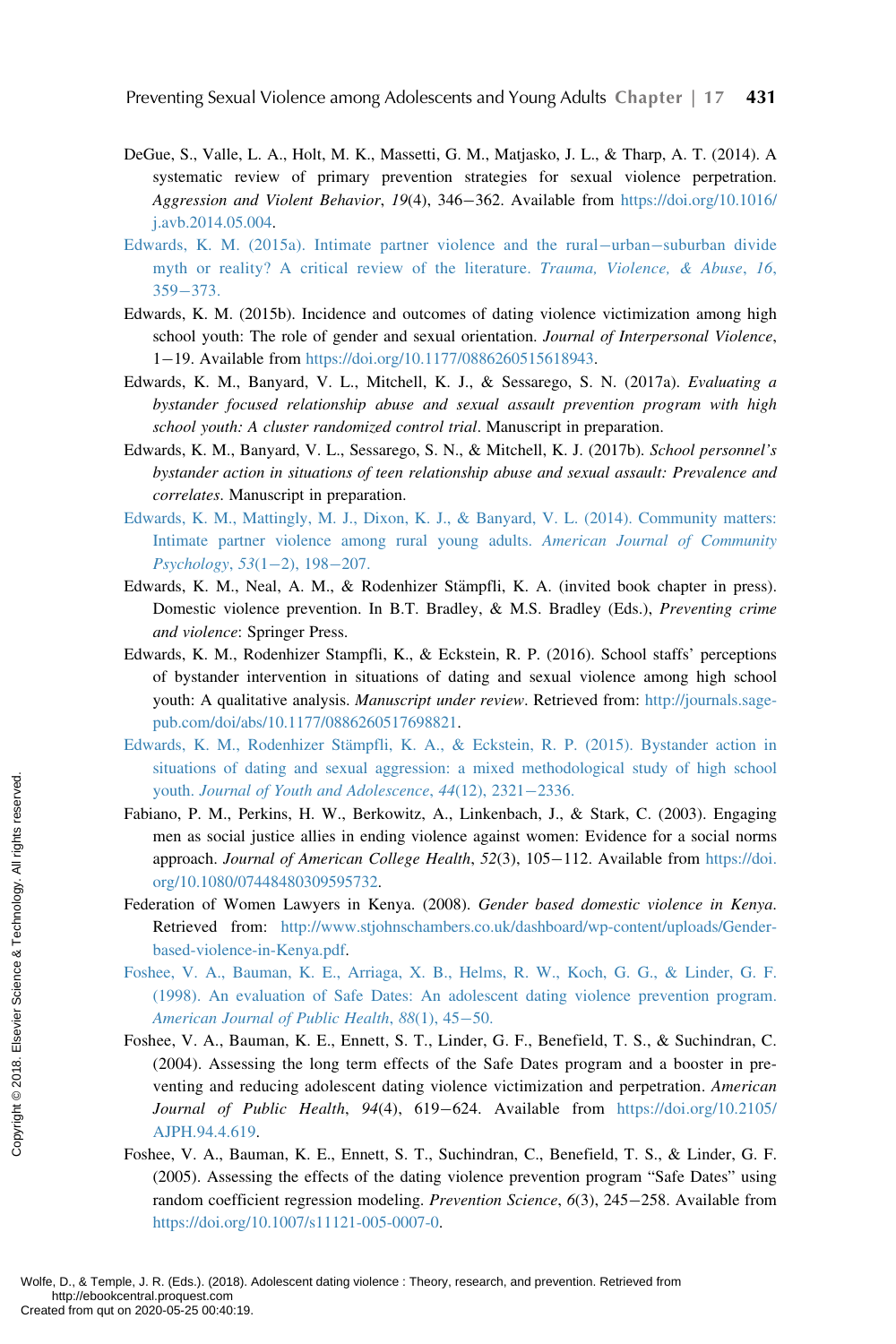- [Foshee, V. A., Bauman, K. E., Greene, W. F., Koch, G. G., Linder, G. F., & MacDougall, J. E.](http://refhub.elsevier.com/B978-0-12-811797-2.00017-7/sbref38) [\(2000\). The Safe Dates Program: 1-year follow up results.](http://refhub.elsevier.com/B978-0-12-811797-2.00017-7/sbref38) American Journal of Public Health,  $90(10)$ ,  $1619-1622$ .
- Foshee, V. A., & Langwick, V. L. (2010). [Safe Dates: An adolescent dating abuse prevention](http://refhub.elsevier.com/B978-0-12-811797-2.00017-7/sbref39) curriculum [\(2nd ed\). Center City, MI: Hazeldon.](http://refhub.elsevier.com/B978-0-12-811797-2.00017-7/sbref39)
- [Foshee, V. A., Linder, G. F., Bauman, K. E., Langwick, S. A., Arriaga, X. B., Heath, J. L., &](http://refhub.elsevier.com/B978-0-12-811797-2.00017-7/sbref40) [Bangdiwala, S. \(1996\). The Safe Dates project: Theoretical basis, evaluation design, and](http://refhub.elsevier.com/B978-0-12-811797-2.00017-7/sbref40) selected baseline findings. [American Journal of Preventive Medicine](http://refhub.elsevier.com/B978-0-12-811797-2.00017-7/sbref40), 12(5, Suppl), 39–[47.](http://refhub.elsevier.com/B978-0-12-811797-2.00017-7/sbref40)
- [Frye, V. \(2007\). The informal social control of intimate partner violence against women:](http://refhub.elsevier.com/B978-0-12-811797-2.00017-7/sbref41) [Exploring personal attitudes and perceived neighborhood social cohesion.](http://refhub.elsevier.com/B978-0-12-811797-2.00017-7/sbref41) Journal of [Community Psychology](http://refhub.elsevier.com/B978-0-12-811797-2.00017-7/sbref41),  $35(8)$ ,  $1001-1018$ .
- Gidycz, C. A., Lynn, S. J., Rich, C. L., Marioni, N. L., Loh, C., Blackwell, L. M., & Pashdag, J. (2001). The evaluation of a sexual assault risk reduction program: A multisite investigation. Journal of Consulting and Clinical Psychology,  $69(6)$ ,  $1073-1078$ . Available from [https://](https://doi.org/10.1037/0022-006X.69.6.1073) [doi.org/10.1037/0022-006X.69.6.1073](https://doi.org/10.1037/0022-006X.69.6.1073).
- [Gidycz, C. A., McNamara, J. R., & Edwards, K. M. \(2006\). Women's risk perception and sexual](http://refhub.elsevier.com/B978-0-12-811797-2.00017-7/sbref43) [victimization: A review of the literature.](http://refhub.elsevier.com/B978-0-12-811797-2.00017-7/sbref43) Aggression and Violent Behavior,  $11(5)$ ,  $441-456$ .
- [Gidycz, C. A., Orchowski, L. M., & Berkowitz, A. \(2011\). An evaluation of a social norms and](http://refhub.elsevier.com/B978-0-12-811797-2.00017-7/sbref44) [bystander intervention to prevent sexual aggression among college men.](http://refhub.elsevier.com/B978-0-12-811797-2.00017-7/sbref44) Violence Against [Women](http://refhub.elsevier.com/B978-0-12-811797-2.00017-7/sbref44), 17, 720-[742.](http://refhub.elsevier.com/B978-0-12-811797-2.00017-7/sbref44)
- Gidycz, C. A., Orchowski, L. M., Probst, D. R., Edwards, K. M., Murphy, M. J., & Tansill, E. C. (2015). Concurrent administration of sexual assault prevention and risk reduction programming: Outcomes for women. *Violence Against Women*,  $21(6)$ ,  $780-800$ . Available from [https://doi.org/10.1177/1077801215576579.](https://doi.org/10.1177/1077801215576579)
- Gidycz, C. A., Rich, C. L., Orchowski, L. M., King, C. R., & Miller, A. K. (2006). The evaluation of a sexual assault self-defense and risk-reduction program for college women: A prospective study. Psychology of Women Quarterly,  $30(2)$ , 173-186. Available from [https://](https://doi.org/10.1111/j.1471-6402.2006.00280.x) [doi.org/10.1111/j.1471-6402.2006.00280.x.](https://doi.org/10.1111/j.1471-6402.2006.00280.x)
- [Gidycz, C. A., Van Wynsberghe, A., & Edwards, K. M. \(2008\). Prediction of women's utiliza](http://refhub.elsevier.com/B978-0-12-811797-2.00017-7/sbref47)[tion of resistance strategies in a sexual assault situation: A prospective study.](http://refhub.elsevier.com/B978-0-12-811797-2.00017-7/sbref47) Journal of [Interpersonal Violence](http://refhub.elsevier.com/B978-0-12-811797-2.00017-7/sbref47),  $23(5)$ ,  $571-588$ .
- Health, U.D.O., & Services, H. (2012). Healthy people 2020: Injury and violence prevention.
- Hollander, J. (2015). [Why isn't self defense training available to every woman who wants it?](http://refhub.elsevier.com/B978-0-12-811797-2.00017-7/sbref48) [Huffington Post.](http://refhub.elsevier.com/B978-0-12-811797-2.00017-7/sbref48)
- [Hollander, J. A. \(2014\). Does self defense training prevent sexual violence against women?](http://refhub.elsevier.com/B978-0-12-811797-2.00017-7/sbref49) [Violence Against Women](http://refhub.elsevier.com/B978-0-12-811797-2.00017-7/sbref49),  $20(3)$ ,  $252-269$ .
- [Holt, M. K., & Espelage, D. L. \(2007\). Perceived social support among bullies, victims, and](http://refhub.elsevier.com/B978-0-12-811797-2.00017-7/sbref50) bully victims. [Journal of Youth and Adolescence](http://refhub.elsevier.com/B978-0-12-811797-2.00017-7/sbref50), 36(8), 984-[994.](http://refhub.elsevier.com/B978-0-12-811797-2.00017-7/sbref50)
- [Jewkes, R., Flood, M., & Lang, J. \(2015\). From work with men and boys to changes of social](http://refhub.elsevier.com/B978-0-12-811797-2.00017-7/sbref51) [norms and reduction of inequities in gender relations: A conceptual shift in prevention of](http://refhub.elsevier.com/B978-0-12-811797-2.00017-7/sbref51) [violence against women and girls.](http://refhub.elsevier.com/B978-0-12-811797-2.00017-7/sbref51) The Lancet, 385(9977), 1580-[1589.](http://refhub.elsevier.com/B978-0-12-811797-2.00017-7/sbref51)
- [Jouriles, E. N., McDonald, R., Rosenfield, D., Levy, N., Sargent, K., Caiozzo, C., & Grych,](http://refhub.elsevier.com/B978-0-12-811797-2.00017-7/sbref52) [J. H. \(2016\). TakeCARE, a video bystander program to help prevent sexual violence on](http://refhub.elsevier.com/B978-0-12-811797-2.00017-7/sbref52) [college campuses: Results of two randomized, controlled trials.](http://refhub.elsevier.com/B978-0-12-811797-2.00017-7/sbref52) Psychology of Violence,  $6(3)$ , 410-[434.](http://refhub.elsevier.com/B978-0-12-811797-2.00017-7/sbref52) The discussion of resistance of the preference of the property of Health, U.D.O., & S<br>
Hollander, J. (2015)<br>
Huffington Post<br>
Hollander, J. A. (2016)<br>
Huffington Post<br>
Hollander, J. A. (2016)<br>
Huffington Post<br>
Hollander,
	- [Kann, L., Kinchen, S., Shanklin, S. L., Flint, K. H., Kawkins, J., Harris, W. A., & Chyen, D.](http://refhub.elsevier.com/B978-0-12-811797-2.00017-7/sbref53) [\(2014\). Youth risk behavior surveillance—United States, 2013.](http://refhub.elsevier.com/B978-0-12-811797-2.00017-7/sbref53) MMWR Surveill Summ, 63 (Suppl 4),  $1-168$ .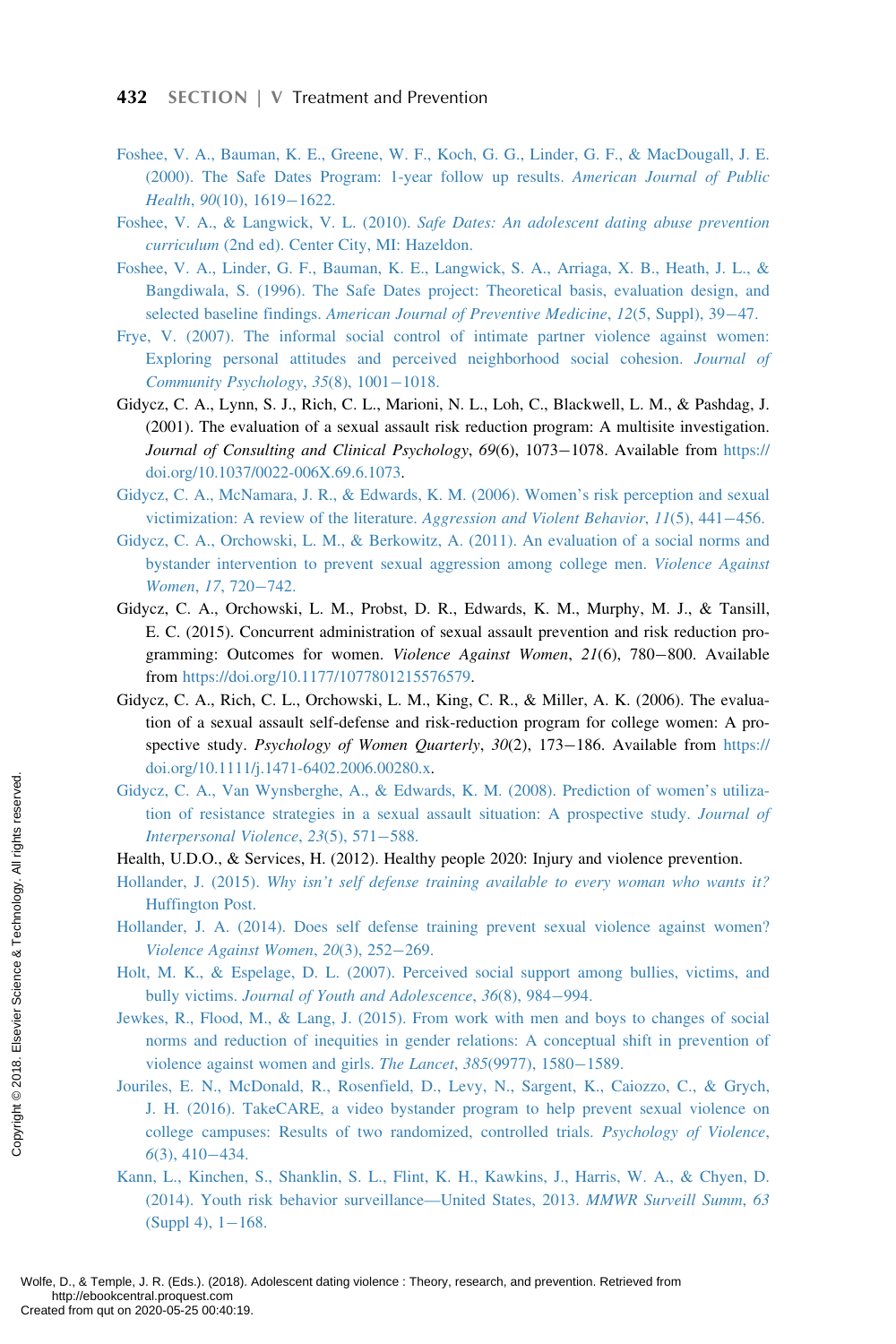- [Katz, J. \(1995\). Reconstructing masculinity in the locker room: The Mentors in violence preven-](http://refhub.elsevier.com/B978-0-12-811797-2.00017-7/sbref54)tion project. [Harvard Educational Review](http://refhub.elsevier.com/B978-0-12-811797-2.00017-7/sbref54),  $65(2)$ ,  $163-175$ .
- [Katz, J., Heisterkamp, H. A., & Fleming, W. M. \(2011\). The social justice roots of the mentors](http://refhub.elsevier.com/B978-0-12-811797-2.00017-7/sbref55) [in violence prevention model and its application in a high school setting.](http://refhub.elsevier.com/B978-0-12-811797-2.00017-7/sbref55) Violence Against Women, 17[\(6\), 684](http://refhub.elsevier.com/B978-0-12-811797-2.00017-7/sbref55)-[702.](http://refhub.elsevier.com/B978-0-12-811797-2.00017-7/sbref55)
- [Kellam, S. G., & Langevin, D. J. \(2003\). A framework for understanding "evidence" in preven](http://refhub.elsevier.com/B978-0-12-811797-2.00017-7/sbref56)[tion research and programs.](http://refhub.elsevier.com/B978-0-12-811797-2.00017-7/sbref56) *Prevention Science*,  $4(3)$ ,  $137-153$ .
- Kenya Nation Bureau of Statistics (KNBS) and ICF Macro. (2010). Kenya demographic and health survey 2008-2009. Retrieved from Calverton, MD: [www.measuredhs.com/pubs/pdf/](http://www.measuredhs.com/pubs/pdf/FR229/FR229.pdf) [FR229/FR229.pdf.](http://www.measuredhs.com/pubs/pdf/FR229/FR229.pdf)
- Kroshus, E., Paskus, T., & Bell, L. (2015). Coach expectations about off field conduct and bystander intervention by US college football players to prevent inappropriate sexual behavior. Journal of Interpersonal Violence. online first. Retrieved from: [https://www.ncbi.nlm.](https://www.ncbi.nlm.nih.gov/pubmed/26390892) [nih.gov/pubmed/26390892.](https://www.ncbi.nlm.nih.gov/pubmed/26390892)
- Latané, B., & Darley, J. M. (1970). [The Unresponsive Bystander: Why Doesn't He Help?](http://refhub.elsevier.com/B978-0-12-811797-2.00017-7/sbref58) [New York: Appleton.](http://refhub.elsevier.com/B978-0-12-811797-2.00017-7/sbref58)
- Leyva, C. P., & Eckstein, R. P. (2015). [Bringing in the Bystander—High School Curriculum](http://refhub.elsevier.com/B978-0-12-811797-2.00017-7/sbref59). [Durham: University of New Hampshire.](http://refhub.elsevier.com/B978-0-12-811797-2.00017-7/sbref59)
- [Lippy, C., & DeGue, S. \(2014\). Exploring alcohol policy approaches to prevent sexual violence](http://refhub.elsevier.com/B978-0-12-811797-2.00017-7/sbref60) perpetration. [Trauma, Violence, & Abuse](http://refhub.elsevier.com/B978-0-12-811797-2.00017-7/sbref60), 1524838014557291.
- [Malamuth, N. M. \(1986\). Predictors of naturalistic sexual aggression.](http://refhub.elsevier.com/B978-0-12-811797-2.00017-7/sbref61) Journal of Personality and [Social Psychology](http://refhub.elsevier.com/B978-0-12-811797-2.00017-7/sbref61), 50(5), 953.
- [Malamuth, N. M., Heavey, C. L., & Linz, D. \(1993\). Predicting men's antisocial behavior](http://refhub.elsevier.com/B978-0-12-811797-2.00017-7/sbref62) [against women: The interaction model of sexual aggression. In G. C. Nagayama Hall,](http://refhub.elsevier.com/B978-0-12-811797-2.00017-7/sbref62) [R. Hirschman, J. R. Graham, & M. S. Zaragoza \(Eds.\),](http://refhub.elsevier.com/B978-0-12-811797-2.00017-7/sbref62) Sexual Aggression: Issues in [Etiology, Assessment, and Treatment](http://refhub.elsevier.com/B978-0-12-811797-2.00017-7/sbref62) (pp. 63-[97\). Philadelphia: Taylor & Francis.](http://refhub.elsevier.com/B978-0-12-811797-2.00017-7/sbref62)
- [Malamuth, N. M., Linz, D., Heavey, C. L., Barnes, G., & Acker, M. \(1995\). Using the conflu](http://refhub.elsevier.com/B978-0-12-811797-2.00017-7/sbref63)[ence model of sexual aggression to predict men's conflict with women: A 10-year follow up](http://refhub.elsevier.com/B978-0-12-811797-2.00017-7/sbref63) study. [Journal of Personality and Social Psychology](http://refhub.elsevier.com/B978-0-12-811797-2.00017-7/sbref63), 69(2), 353-[369.](http://refhub.elsevier.com/B978-0-12-811797-2.00017-7/sbref63)
- [Malamuth, N. M., Sockloskie, R. J., Koss, M. P., & Tanaka, J. S. \(1991\). Characteristics of](http://refhub.elsevier.com/B978-0-12-811797-2.00017-7/sbref64) [aggressors against women: testing a model using a national sample of college students.](http://refhub.elsevier.com/B978-0-12-811797-2.00017-7/sbref64) [Journal of Consulting and Clinical Psychology](http://refhub.elsevier.com/B978-0-12-811797-2.00017-7/sbref64), 59(5), 670.
- [Marx, B. P., Calhoun, K. S., Wilson, A. E., & Meyerson, L. A. \(2001\). Sexual revictimization](http://refhub.elsevier.com/B978-0-12-811797-2.00017-7/sbref65) prevention: an outcome evaluation. [Journal of Consulting and Clinical Psychology](http://refhub.elsevier.com/B978-0-12-811797-2.00017-7/sbref65), 69(1),  $25 - 32$  $25 - 32$ .
- [McMahon, S. \(2015\). Call for research on bystander intervention to prevent sexual violence: The](http://refhub.elsevier.com/B978-0-12-811797-2.00017-7/sbref66) role of campus environments. [American Journal of Community Psychology](http://refhub.elsevier.com/B978-0-12-811797-2.00017-7/sbref66), 55(3-[4\),](http://refhub.elsevier.com/B978-0-12-811797-2.00017-7/sbref66) [472](http://refhub.elsevier.com/B978-0-12-811797-2.00017-7/sbref66)-[489.](http://refhub.elsevier.com/B978-0-12-811797-2.00017-7/sbref66)
- [McMahon, S., Postmus, J. L., Warrener, C., & Koenick, R. A. \(2014\). Utilizing peer education](http://refhub.elsevier.com/B978-0-12-811797-2.00017-7/sbref67) [theater for the primary prevention of sexual violence on college campuses.](http://refhub.elsevier.com/B978-0-12-811797-2.00017-7/sbref67) Journal of [College Student Development](http://refhub.elsevier.com/B978-0-12-811797-2.00017-7/sbref67), 55(1), 78-[85.](http://refhub.elsevier.com/B978-0-12-811797-2.00017-7/sbref67)
- [Mihalic, S., Fagan, A., Irwin, K., Ballard, D., & Elliott, D. \(2002\).](http://refhub.elsevier.com/B978-0-12-811797-2.00017-7/sbref68) Blueprints for violence pre[vention replications: Factors for implementation success](http://refhub.elsevier.com/B978-0-12-811797-2.00017-7/sbref68). Boulder: Center for the Study and [Prevention of Violence.](http://refhub.elsevier.com/B978-0-12-811797-2.00017-7/sbref68)
- [Miller, E., Tancredi, D. J., McCauley, H. L., Decker, M. R., Virata, M. C. D., Anderson,](http://refhub.elsevier.com/B978-0-12-811797-2.00017-7/sbref69) [H. A., & Silverman, J. G. \(2012\). "Coaching Boys into Men": A cluster randomized con](http://refhub.elsevier.com/B978-0-12-811797-2.00017-7/sbref69)[trolled trial of a dating violence prevention program.](http://refhub.elsevier.com/B978-0-12-811797-2.00017-7/sbref69) Journal of Adolescent Health, 51, [431](http://refhub.elsevier.com/B978-0-12-811797-2.00017-7/sbref69)-[438.](http://refhub.elsevier.com/B978-0-12-811797-2.00017-7/sbref69) Created from experimental control of Created from qut on 2020-05-25 00:40:19.<br>
Created from a control of Control of Control of Control of Control of Control of Control of Control of Control of Technology. McMahon, S. (201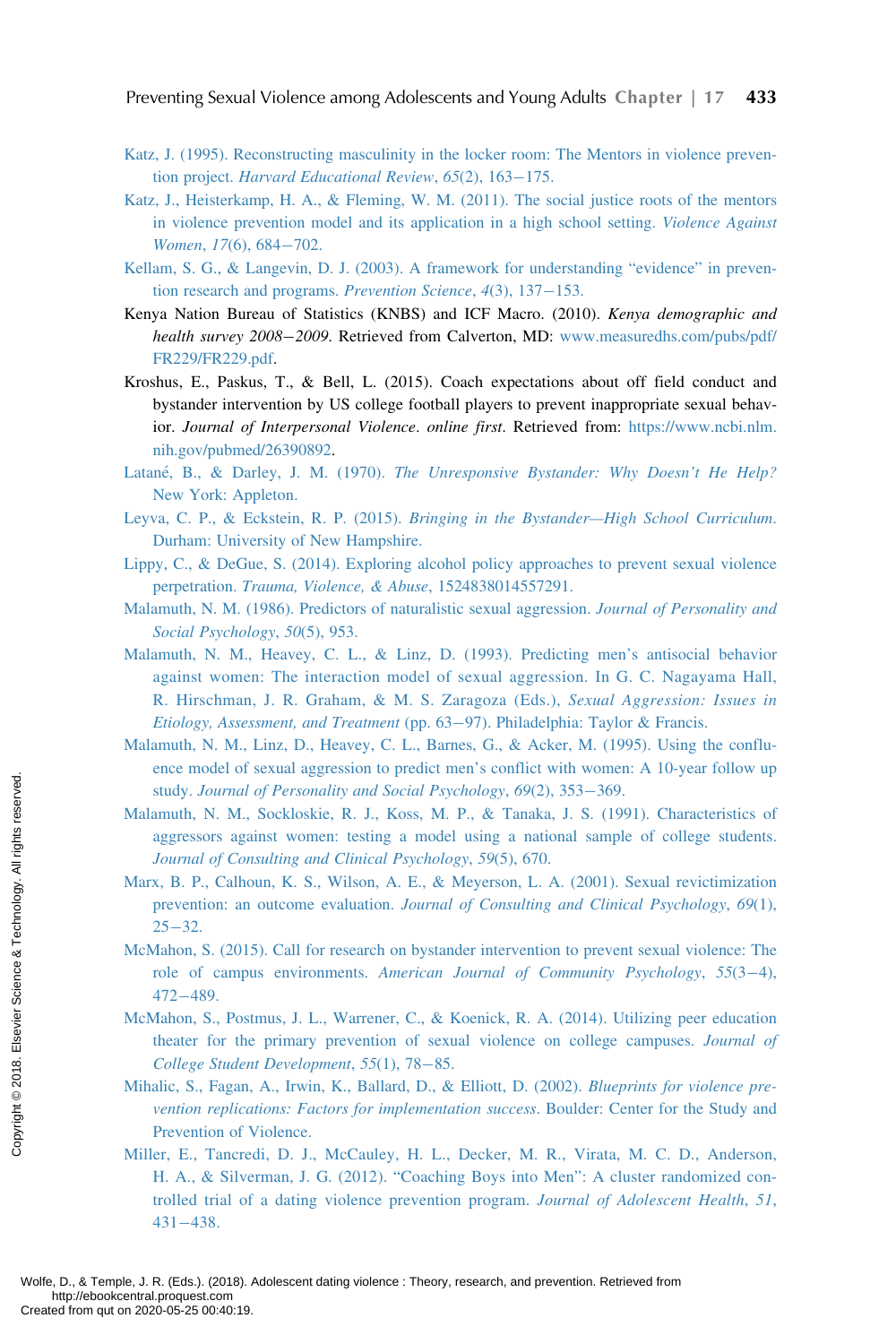- [Miller, E., Tancredi, D. J., McCauley, H. L., Decker, M. R., Virata, M. C. D., Anderson, H. A.,](http://refhub.elsevier.com/B978-0-12-811797-2.00017-7/sbref70) [& Silverman, J. G. \(2013\). One year follow up of a coach delivered dating violence preven](http://refhub.elsevier.com/B978-0-12-811797-2.00017-7/sbref70)[tion program: A cluster randomized controlled trial.](http://refhub.elsevier.com/B978-0-12-811797-2.00017-7/sbref70) American Journal of Preventive [Medicine](http://refhub.elsevier.com/B978-0-12-811797-2.00017-7/sbref70),  $45(1)$ ,  $108-112$ .
- [Moynihan, M. M., Banyard, V. L., Cares, A. C., Potter, S. J., Williams, L. M., & Stapleton,](http://refhub.elsevier.com/B978-0-12-811797-2.00017-7/sbref71) [J. G. \(2015\). Encouraging responses in sexual and relationship violence prevention: What](http://refhub.elsevier.com/B978-0-12-811797-2.00017-7/sbref71) [program effects remain one year later?](http://refhub.elsevier.com/B978-0-12-811797-2.00017-7/sbref71) Journal of Interpersonal Violence, 30(1), 110–[132.](http://refhub.elsevier.com/B978-0-12-811797-2.00017-7/sbref71)
- [Nation, M., Crusto, C., Wandersman, A., Kumpfer, K. L., Seybolt, D., Morrissey Kane, E., &](http://refhub.elsevier.com/B978-0-12-811797-2.00017-7/sbref73) [Davino, K. \(2003\). What works in prevention: Principles of effective prevention programs.](http://refhub.elsevier.com/B978-0-12-811797-2.00017-7/sbref73) [American Psychologist](http://refhub.elsevier.com/B978-0-12-811797-2.00017-7/sbref73), 58(6-[7\), 449.](http://refhub.elsevier.com/B978-0-12-811797-2.00017-7/sbref73)
- [Noonan, R. K., Emshoff, J. G., Mooss, A., Armstrong, M., Weinberg, J., & Ball, B. \(2009\).](http://refhub.elsevier.com/B978-0-12-811797-2.00017-7/sbref74) [Adoption, adaptation, and fidelity of implementation of sexual violence prevention pro-](http://refhub.elsevier.com/B978-0-12-811797-2.00017-7/sbref74)grams. [Health Promotion Practice](http://refhub.elsevier.com/B978-0-12-811797-2.00017-7/sbref74), 10(1 suppl), 59S-[70S.](http://refhub.elsevier.com/B978-0-12-811797-2.00017-7/sbref74)
- [Norris, J., Nurius, P. S., & Dimeff, L. A. \(1996\). Through her eyes: Factors affecting women's](http://refhub.elsevier.com/B978-0-12-811797-2.00017-7/sbref75) [perception of and resistance to acquaintance sexual aggression threat.](http://refhub.elsevier.com/B978-0-12-811797-2.00017-7/sbref75) Psychology of Women  $Quarterly, 20(1), 123-145.$  $Quarterly, 20(1), 123-145.$  $Quarterly, 20(1), 123-145.$
- [Norris, J., Nurius, P. S., & Graham, T. L. \(1999\). When a date changes from fun to dangerous:](http://refhub.elsevier.com/B978-0-12-811797-2.00017-7/sbref76) [Factors affecting women's ability to distinguish.](http://refhub.elsevier.com/B978-0-12-811797-2.00017-7/sbref76) Violence Against Women, 5(3), 230–[250.](http://refhub.elsevier.com/B978-0-12-811797-2.00017-7/sbref76)
- [Nurius, P. S. \(2000\). Risk perception for acquaintance sexual aggression: A social cognitive per-](http://refhub.elsevier.com/B978-0-12-811797-2.00017-7/sbref77)spective. [Aggression Violent Behavior](http://refhub.elsevier.com/B978-0-12-811797-2.00017-7/sbref77),  $5(1)$ ,  $63-78$ .
- [Nurius, P. S., & Norris, J. \(1996\). A cognitive ecological model of women's response to male](http://refhub.elsevier.com/B978-0-12-811797-2.00017-7/sbref78) sexual coercion in dating. [Journal of Psychology & Human Sexuality](http://refhub.elsevier.com/B978-0-12-811797-2.00017-7/sbref78),  $8(1-2)$ ,  $117-139$ .
- [Nurius, P. S., Norris, J., Young, D. S., Graham, T. L., & Gaylord, J. \(2000\). Interpreting and](http://refhub.elsevier.com/B978-0-12-811797-2.00017-7/sbref79) [defensively responding to threat: Examining appraisals and coping with acquaintance sexual](http://refhub.elsevier.com/B978-0-12-811797-2.00017-7/sbref79) aggression. *[Violence and Victims](http://refhub.elsevier.com/B978-0-12-811797-2.00017-7/sbref79)*,  $15(2)$ ,  $187-208$ .
- Orchowski, L. M., Gidycz, C. A., & Raffle, H. (2008). Evaluation of a sexual assault risk reduction and self defense program: A prospective analysis of a revised protocol. Psychology of Women Quarterly, 32, 204-218. Available from <https://doi.org/10.0361-6843/08>.
- [Peterson, C., DeGue, S., Florence, C., & Lokey, C. N. \(2017\). Lifetime economic burden of rape](http://refhub.elsevier.com/B978-0-12-811797-2.00017-7/sbref82) among US adults. [American Journal of Preventive Medicine.](http://refhub.elsevier.com/B978-0-12-811797-2.00017-7/sbref82), 52, 691-[701.](http://refhub.elsevier.com/B978-0-12-811797-2.00017-7/sbref82)
- [Potter, S., Banyard, V., Stapleton, J., Demers, J., Edwards, K., & Moynihan, M. \(2015\).](http://refhub.elsevier.com/B978-0-12-811797-2.00017-7/sbref83) It's not just the what but the how[. Durham: University of New Hampshire.](http://refhub.elsevier.com/B978-0-12-811797-2.00017-7/sbref83)
- [Potter, S. J. \(2012\). Using a multimedia social marketing campaign to increase active bystanders](http://refhub.elsevier.com/B978-0-12-811797-2.00017-7/sbref84) on the college campus. [Journal of American College Health](http://refhub.elsevier.com/B978-0-12-811797-2.00017-7/sbref84),  $60(4)$ ,  $282-295$ .
- Rennison, C. M. (2001). [Intimate partner violence and age of victim, 1993](http://refhub.elsevier.com/B978-0-12-811797-2.00017-7/sbref85)–99[. Washington: US](http://refhub.elsevier.com/B978-0-12-811797-2.00017-7/sbref85) [Department of Justice, Office of Justice Programs, Bureau of Justice Statistics.](http://refhub.elsevier.com/B978-0-12-811797-2.00017-7/sbref85)
- [Reyes, H. L. M., Foshee, V. A., Bauer, D. J., & Ennett, S. T. \(2012\). Heavy alcohol use and](http://refhub.elsevier.com/B978-0-12-811797-2.00017-7/sbref86) [dating violence perpetration during adolescence: Family, peer and neighborhood violence as](http://refhub.elsevier.com/B978-0-12-811797-2.00017-7/sbref86) moderators. [Prevention Science](http://refhub.elsevier.com/B978-0-12-811797-2.00017-7/sbref86), 13(4), 340-[349.](http://refhub.elsevier.com/B978-0-12-811797-2.00017-7/sbref86)
- Sarnquist, C., Omondi, B., Sinclair, J., Gitau, C., Paiva, L., Mulinge, M., & Maldonado, Y. (2014). Rape prevention through empowerment of adolescent girls. Pediatrics, 133, e1226-e1232. Available from <https://doi.org/10.1542/peds.2013-3414>.
- Sinclair, J., Sinclair, L., Otieno, E., Mulinge, M., Kapphahn, C., & Golden, N. H. (2013). A self defense program reduces the incidence of sexual assault in Kenyan adolescent girls. Journal of Adolescent Health, 53(3), 374–380. Available from [https://doi.org/10.1016/](https://doi.org/10.1016/j.jadohealth.2013.04.008) [j.jadohealth.2013.04.008](https://doi.org/10.1016/j.jadohealth.2013.04.008). From Created from and CREAT CREAT CREAT CREAT CREAT CREAT CREAT CREAT CREAT CREAT CREAT CREAT CREAT CREAT CREAT CREAT CREAT CREAT CREAT CREAT CREAT CREAT CREAT CREAT CREAT CREAT CREAT CREAT CREAT CREAT CREAT CREAT CREAT C
	- [Stoner, S. A., Norris, J., George, W. H., Davis, K. C., Masters, N. T., & Hessler, D. M. \(2007\).](http://refhub.elsevier.com/B978-0-12-811797-2.00017-7/sbref89) [Effects of alcohol intoxication and victimization history on women's sexual assault](http://refhub.elsevier.com/B978-0-12-811797-2.00017-7/sbref89)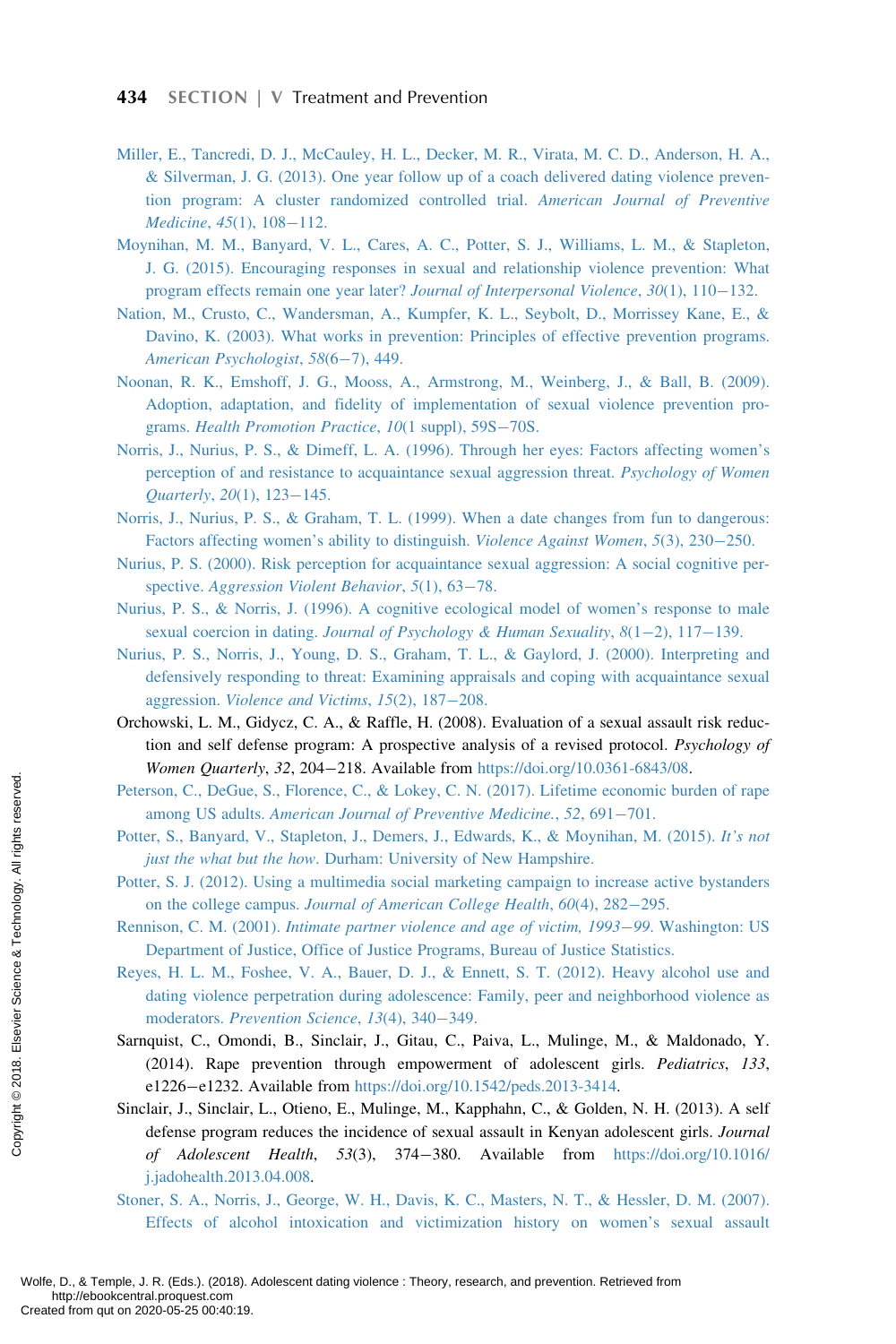[resistance intentions: The role of secondary cognitive appraisals.](http://refhub.elsevier.com/B978-0-12-811797-2.00017-7/sbref89) Psychology of Women  $Quarterly, 31(4), 344-356.$  $Quarterly, 31(4), 344-356.$  $Quarterly, 31(4), 344-356.$ 

- [Swartout, K. M., Swartout, A. G., Brennan, C. L., & White, J. W. \(2015\). Trajectories of male](http://refhub.elsevier.com/B978-0-12-811797-2.00017-7/sbref90) [sexual aggression from adolescence through college: A latent class growth analysis.](http://refhub.elsevier.com/B978-0-12-811797-2.00017-7/sbref90) [Aggressive Behavior](http://refhub.elsevier.com/B978-0-12-811797-2.00017-7/sbref90),  $41(5)$ ,  $467-477$ .
- [Taylor, B. G., Stein, N. D., Mumford, E. A., & Woods, D. \(2013\). Shifting boundaries: An](http://refhub.elsevier.com/B978-0-12-811797-2.00017-7/sbref91) [experimental evaluation of a dating violence prevention program in middle schools.](http://refhub.elsevier.com/B978-0-12-811797-2.00017-7/sbref91) [Prevention Science](http://refhub.elsevier.com/B978-0-12-811797-2.00017-7/sbref91), 14(1), 64-[76.](http://refhub.elsevier.com/B978-0-12-811797-2.00017-7/sbref91)
- [Tharp, A. T., DeGue, S., Valle, L. A., Brookmeyer, K. A., Massetti, G. M., & Matjasko, J. L.](http://refhub.elsevier.com/B978-0-12-811797-2.00017-7/sbref92) [\(2013\). A systematic qualitative review of risk and protective factors for sexual violence](http://refhub.elsevier.com/B978-0-12-811797-2.00017-7/sbref92) perpetration. [Trauma, Violence, & Abuse](http://refhub.elsevier.com/B978-0-12-811797-2.00017-7/sbref92), 14(2), 133-[167.](http://refhub.elsevier.com/B978-0-12-811797-2.00017-7/sbref92)
- Walsh, K. L., DiLillo, D., & Messman Moore, T. L. (2012). Lifetime sexual victimization and poor risk perception: Does emotion dysregulation account for the links? Journal of Interpersonal Violence, 27(15), 3054-3071. Available from [https://doi.org/10.1177/](https://doi.org/10.1177/0886260512441081) [0886260512441081](https://doi.org/10.1177/0886260512441081).
- [Young, A. M., Grey, M., & Boyd, C. J. \(2009\). Adolescents' experiences of sexual assault by](http://refhub.elsevier.com/B978-0-12-811797-2.00017-7/sbref94) [peers: Prevalence and nature of victimization occurring within and outside of school.](http://refhub.elsevier.com/B978-0-12-811797-2.00017-7/sbref94) [Journal of Youth and Adolescence](http://refhub.elsevier.com/B978-0-12-811797-2.00017-7/sbref94), 38(8), 1072-[1083.](http://refhub.elsevier.com/B978-0-12-811797-2.00017-7/sbref94)